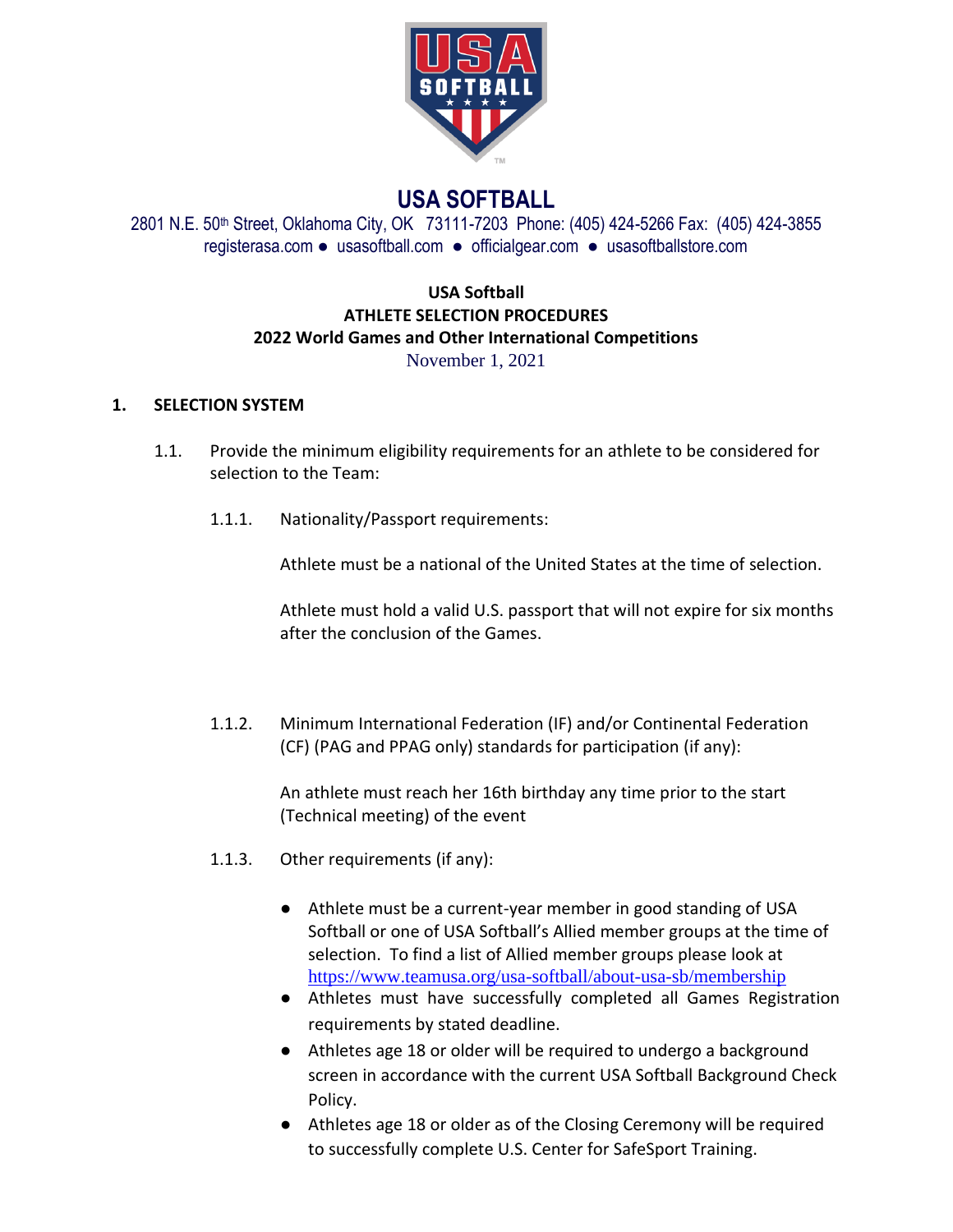- 1.2. Tryout Events:
	- 1.2.1. Provide the event names, dates and locations of all trials, events and camps to be used as part of the selection process.
		- o *2022USA Softball Women's Selection Trials ("Trials"). January 1-6, 2022 in Vero Beach Florida Invitation for trials will be sent out to athletes sixty (60) days prior to the event.*
		- o *In combination with performance at the Trials, except as outlined in Section 1.3 "waiver," a player's performance(s) at the following events where they competed, may also be considered per Section 1.3 and Section 2.* 
			- o 2017 2020 USA Softball Selection Trials, National Training Camps, National Team exhibition games, and National Team International Competitions.
			- o 2017-2021 Professional Fast Softball Pitch games domestic and International.
			- o 2017-2021 College games at all levels.
			- o 2017-2021 USA Softball National Championships, League, and Invitational Events
			- *In the event of inclement weather, unplayable field conditions, or an athlete safety issue that may affect the Trials, USA Softball may need to adjust the time and duration of the Trials or cancel the Trials, depending on the severity of the playing and field conditions. The WNTSC will, then, utilize the information from the other events listed above, for evaluation of athletes invited to Trials, with respect to the criteria and process listed below. The WNTSC will make decisions regarding the field conditions taking into consideration the safety of the athletes.*
			- The events at which athletes will be evaluated are subject to change. The athletes will be advised of any change in events at which they will be evaluated at least sixty (60) days prior to any such event.
	- 1.2.2. Provide event names, dates, locations and description of how athletes qualify for the trials, events and camps listed above in 1.2.1. (if any).
		- Ongoing Screening for Membership in the Women's National Player Pool.
			- From time to time, one (1) or more members of the WNTSC *may* observe athletes at various events including, but not limited to, open exposure events, professional softball competitions and events, interscholastic softball competitions and events, club or league softball events, and events coordinated by USA Softball. However, if any of the events listed below have been televised or videotaped, or data collected in another manner, the committees can use those resources as a means for screening. This screening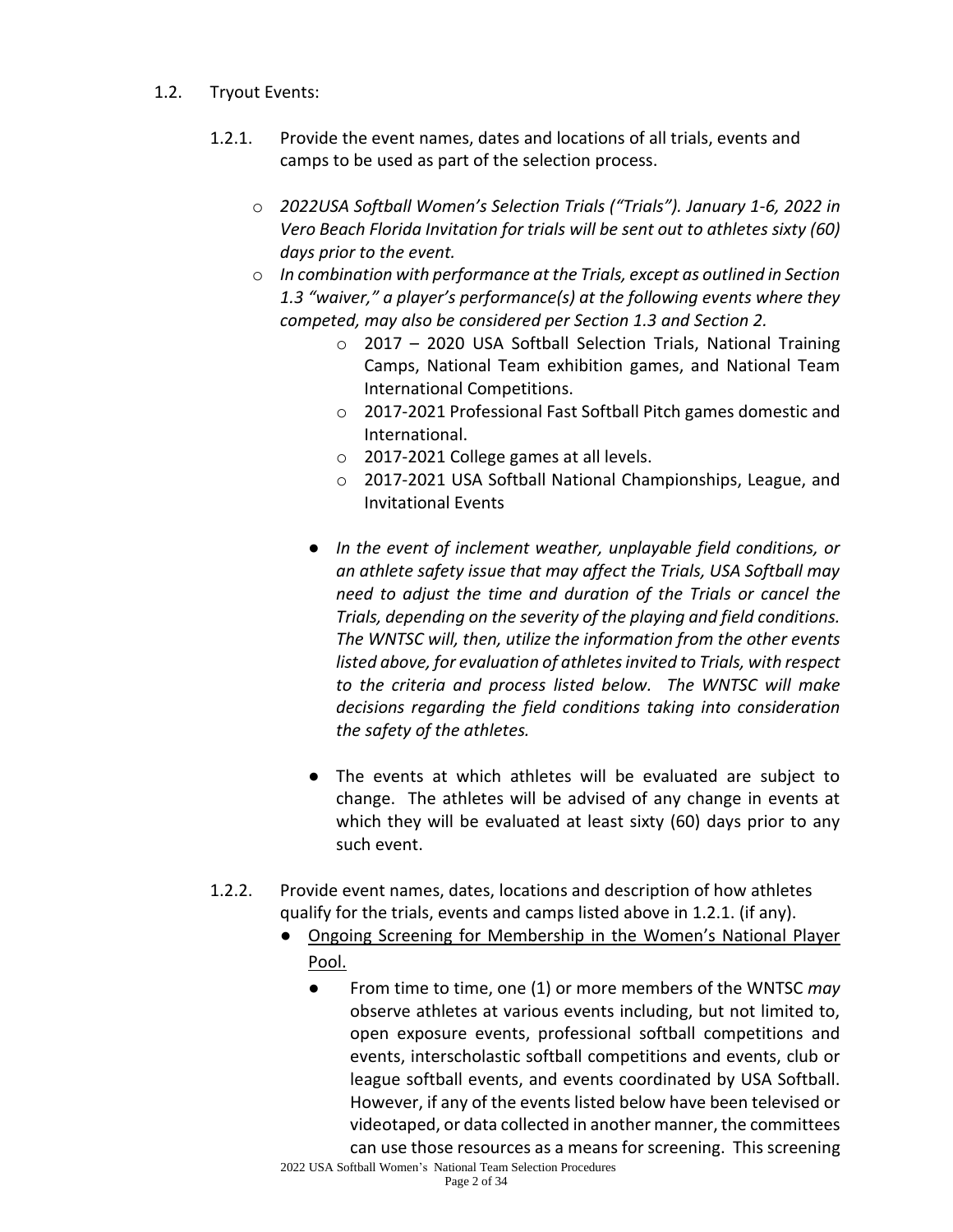is an ongoing process and will continue throughout the year. Observation by members of the WNTSC or data available from such events is solely for the purpose of general scouting except as indicated above in 1.2.1. The committees will not be individually evaluating each athlete competing at each event. Instead, general scouting will be conducted so that athletes can be identified who perform at a level which the committee believes is competitive in the current international field based on the criteria in Section 2. Players identified through the ongoing screening process will be considered for placement in the Pool by the WNTSC (See Section 11.). As a result, it is possible that each athlete being considered in the pool may not have been observed at the same screening events or as many screening events as other athletes also being considered for that particular pool.

- Membership in Women's National Player Pool.
	- Athletes are eligible for selection to the USA Softball Women's National Player Pool ("Pool") if they meet the eligibility requirements in Section 1, however eligibility for selection to the Pool does not automatically guarantee placement in the Pool.
	- Athletes must be a member of the Pool to be selected to attend the selection Trials listed above in Section 1.2.1.
	- Athletes who are members of the pool shall include the following;
		- o Athletes selected as a member of a USA Softball Women's Team during the time of 2017 – 2021.
		- o Athletes identified through the ongoing screening process described above and selected for inclusion in the Pool by the WNTSC.
- Selection as a member of the Pool in the 2021-24 quadrennium does not guarantee selection to the Pool in other quadrenniums and does not guarantee that such athlete will be selected to participate in any USA Softball programs during the quadrennium, including those programs described in these selection procedures. Athletes may be added to the Pool throughout the quadrennium prior to the respected trials each year.
- 1.3. Provide a comprehensive, step-by-step description of the method that explains how athletes will go through the selection process (include maximum Team size).
	- Observation of Athletes.
		- At the Evaluative Events described in Section 1.2.1. above, one (1) or more members of the WNTSC, may observe and evaluate athletes. However, if no committee member is/was present at an event, if any of the events listed in Section 1.2.1. have been televised, videotaped, or data collected in another manner, the committees can use those resources as a means for observing. Observation and written evaluation duties may be divided among the members of the WNTSC and each member's observations will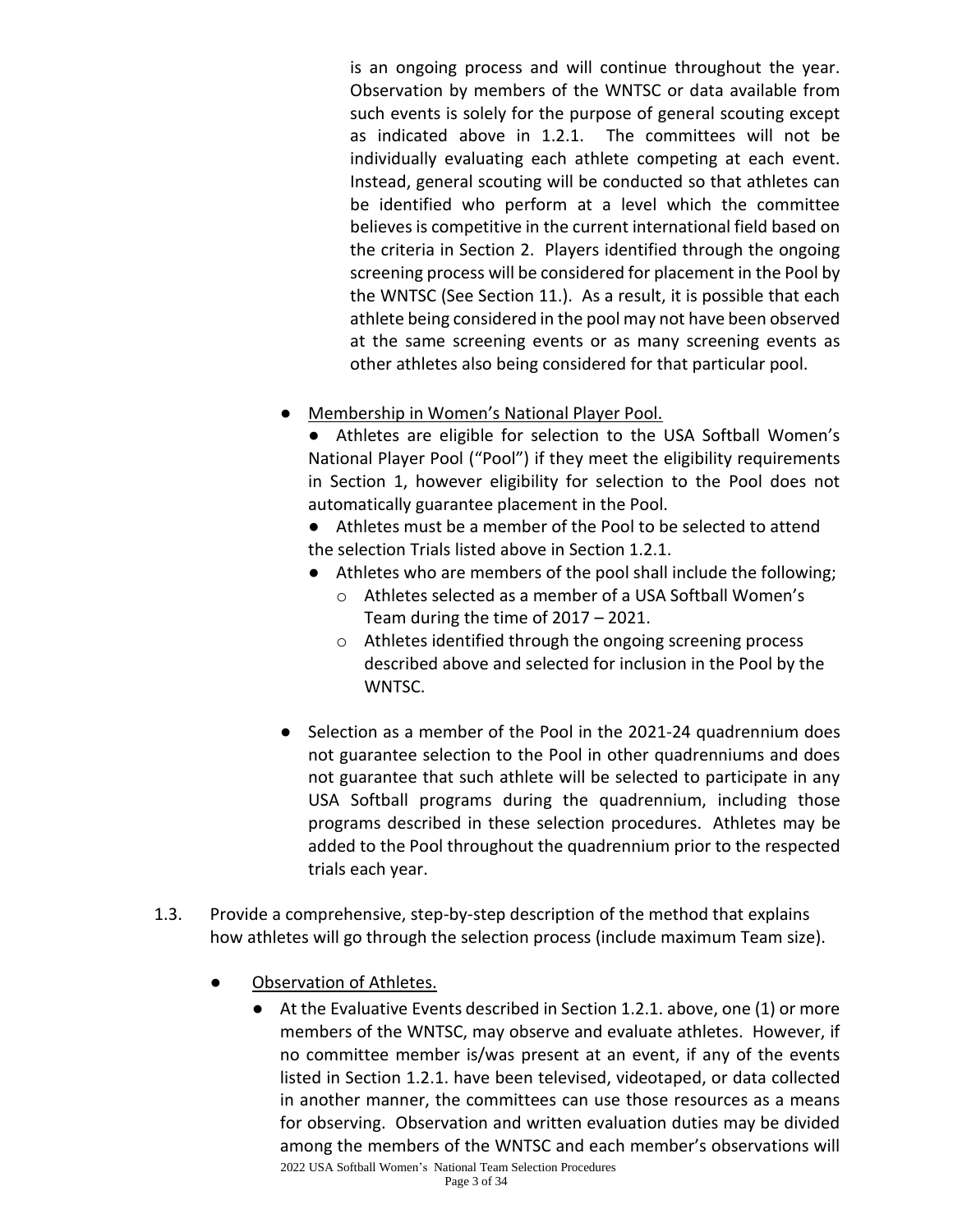be reported to the other members of the WNTSC. Athletes will be observed in order to develop information about the athletes with regard to the Selection Criteria. It is intended that the observation of athletes will be an ongoing process and that all observations at events listed in 1.2.1, could be considered.

Invitation to USA Softball Selection Trials.

The WNTSC will invite a select number of athletes to attend the Trials. Athletes will participate in various softball practices and competitions at the Trials, and one (1) or more members of the WNTSC will observe the athletes to evaluate them based on the Selection Criteria listed in Section 2. The athletes that are invited will be selected from among the members of the Pool, based on observations and evaluations by the WNTSC at the events listed in Section 1.2.2. The athletes will be notified of their invitation to the Trials at least sixty (60) days prior to the start of the Trials.

- o Injury/Illness Waiver
	- In the event that an athlete has an injury or illness that would prevent them from participating at the Trials they should follow the Waiver procedures below:
		- o Contact Chief Sport Development/Performance Officer and provide information in writing regarding the injury or illness and how it would affect them from participating in the Trials.
		- o Provide a complete doctor's diagnosis along with estimated recovery times and expectations for return to play signed by said doctor.
		- o In the event that USA Softball medical confirms that injury or illness would prevent an athlete from participating in all or some of the trials then the selection committee shall consider the available observations made from trials and from the remaining events listed in 1.2.1 and using the criteria in Section 2. for inclusion on the team.

It is anticipated that USA Softball will conduct the following trials January 1-6, 2022 in Vero Beach Florida.

Women's National Team Trials – After the Trials and using the criteria in Section 2, the athletes will be force ranked by position in each category based upon the number of athletes competing at Trials (and any approved waivers) for a particular position. The highest ranked player by position will be ranked with a score of 1. If an athlete is the highest ranked player at two positions the committee will choose, based the criteria in section 2 and the needs of the team, which position to select her for and then re-force rank the second position to come up with the highest ranked player. Once the highest ranked player is determined at each position (For example, P-1, C -1, 1B-1, MI-2, 3B-1, OF-3) the remaining 6 players for the 2022 World Games Team(for a total of 15) will be selected based on the needs of the team using the criteria in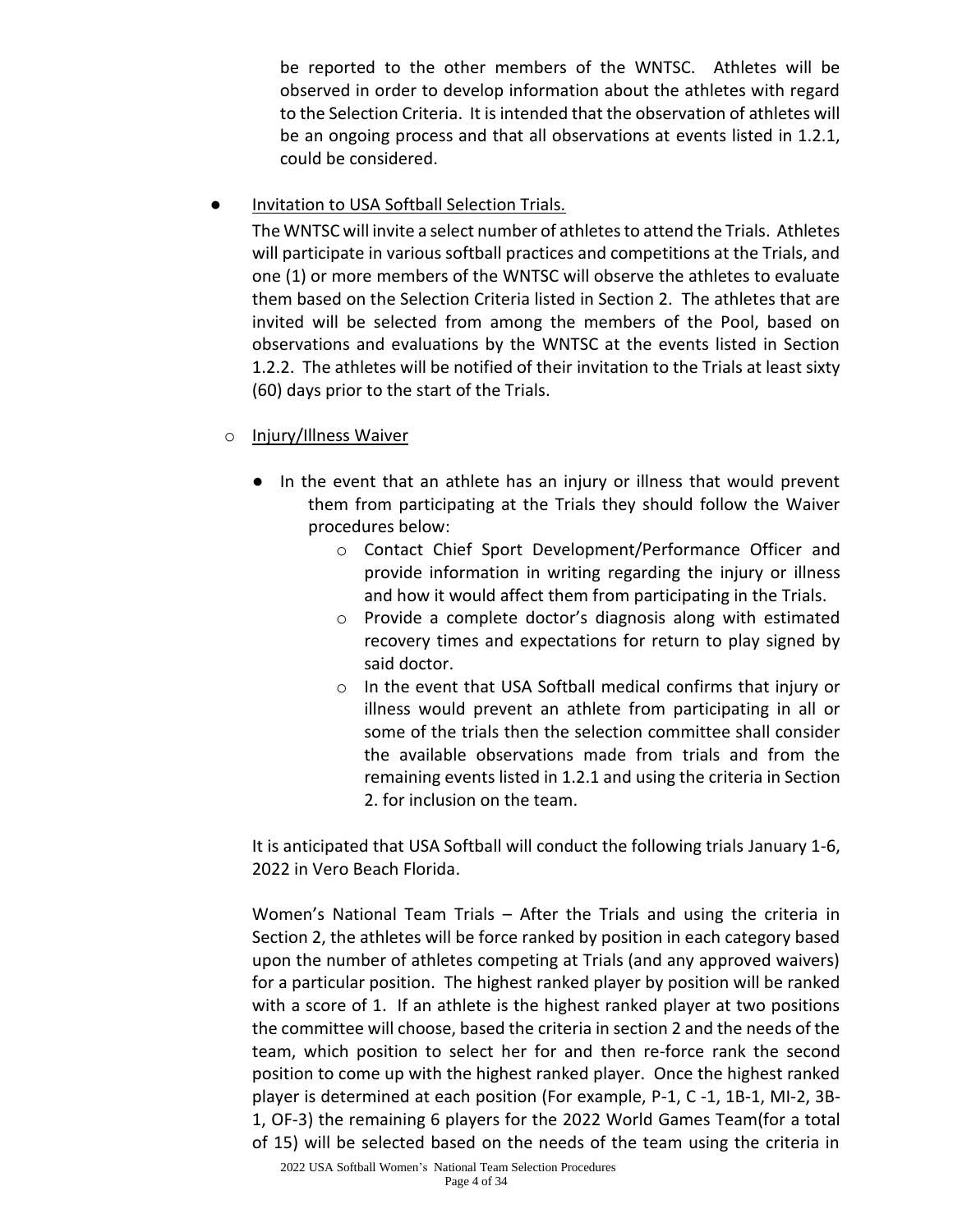Section 2. Once the final roster of 15 athletes for the 2022 World Games Team is selected, the three replacement athletes will be selected by the WNTSC. In the event of a vacancy in the three (3) identified replacement athletes, either from being named to the Team or otherwise removed in accordance with Section 3.1, a new replacement player could be added from the players who participated in the tryout event listed in 1.2.1 to ensure that needs of the team could be met. These 18 players will be announced on the final date of the selection Trials or the day after the last day of selection Trials. Other International Competitions that USA Softball will attend will utilize a group of athletes from the World Games roster and then fill those additional roster spots with players who participated in the tryout event listed in 1.2.1 to ensure that needs of the team could be met.

## **2. DISCRETIONARY SELECTION (if applicable)**

2.1. Provide rationale for utilizing discretionary selection (if any):

The sport of softball is not a measured or timed event. In the selection of athletes who will compete together as a team, it is difficult to make a selection decision based solely upon objective criteria. It is the belief of USA Softball and the Women's coaching staff that considering a mix of Selection Criteria set forth below, which includes subjective components as well as objective statistical measures in evaluation of performance ability, will result in selection of the best athletes who will work together as an effective team and contribute to team success*.* This section will be used for the selection of athletes to the Team and for the replacement athletes.

- 2.2. List the discretionary criteria and explain how they will be used (if any):
	- In evaluating athletes, the WNTSC will use a standard evaluation document at trials consistent in content with the Selection Criteria listed below and may use other data collected from the events in Section 1.2.1:

## Offensive Performance

Batting

- Batting statistics
- Batting average
- On-base percentage
- Hard hit average
- Slugging percentage

## Batting observation

▪ Ability to make appropriate decision based on specific situations (for example, bunting, hitting to advance runners, etc.)

## Running

- Speed (timed)
- **Base running**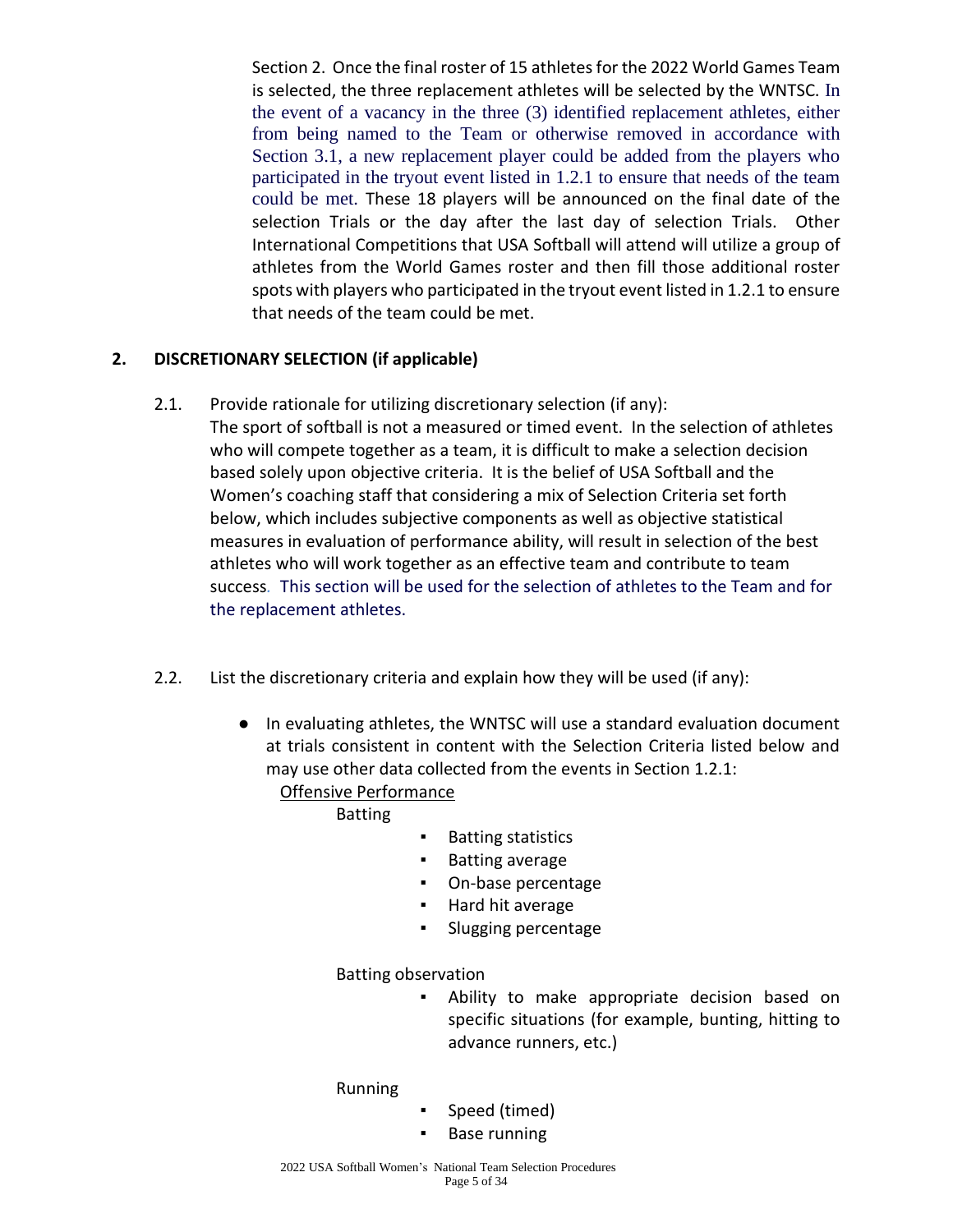- Decision making
- Efficiency

## Defensive Performance

Fielding Statistics (objective)

▪ Fielding percentage

Fielding Observation (subjective)

- Glove work per position
- Foot work per position
- Arm strength per position
- Throwing accuracy per position
- Depth judgement on balls hit to fielder (spacing ability)

Communication with other players

▪ Instincts for necessary adjustments / positioning on the field.

## Pitching Performance

Pitching Statistics

- WHIP
- ERA
- Batting average against (RH vs LH)
- Pitches per inning
- Strike-out to Walk ratio
- Velocity by Radar Gun

## Pitching Observation

- Pitch movement and control
- Situational Pitching
- Mound Presence and instincts
- Ability to adjust
- Pitcher/Catcher Relationships

Judgment Communication with other players Instincts for necessary adjustments/positioning

**Other Considerations** 

Teamwork – willingness to accept role that leads to team success

Enthusiasm – energy and support of teammates

Versatility – balance between offense and defense as well as the ability to play other positions to fulfill multiple roles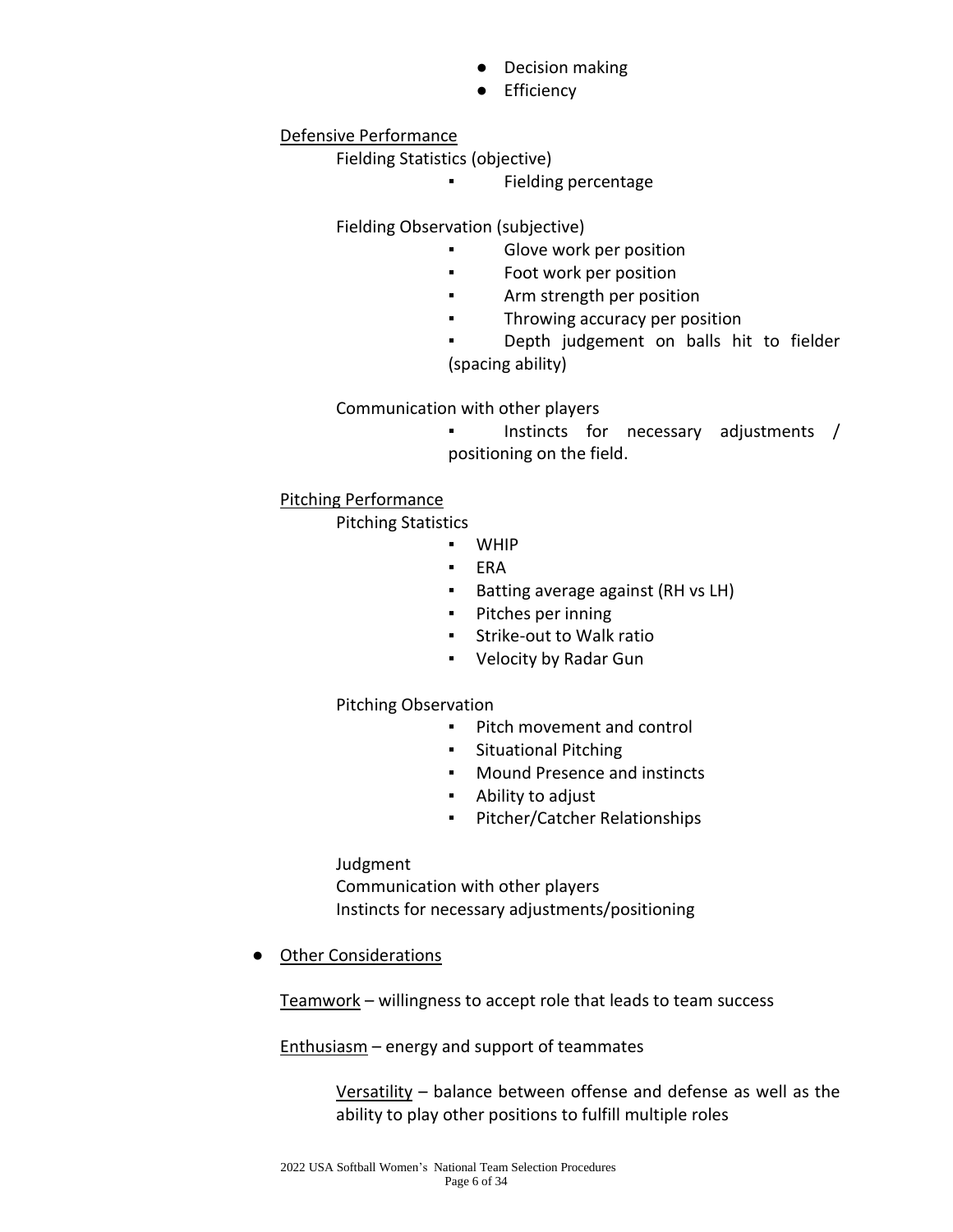Maturity – ability to adjust to situations dealing with adversity, accepting things that don't go well and reacting appropriately;

Team Composition - The intended direction for the particular team (for example, if the team is intended to be primarily a power hitting team);

2.3. Provide the name of the committee that will be responsible for making discretionary selections, along with a complete list of the members' titles currently serving on the committee:

The Women's National Team Selection Committee, which includes four (4) at-large members, the head coach of the Women's National Team, and two (2) duly elected athletes are responsible for making all athlete selections for the team.

2.3.1. Specify the process that will be used to identify and handle any potential conflicts of interest involving a member of the committee.

> Any member of the selection committee that has a possible conflict of interest must disclose it. A participant invited to trials may also report a possible conflict of interest. At which time the Ethics committee will review the conflict and determine if a conflict exist.

> If the Ethics Committee reviews the conflict and determines that a conflict exists, the committee will set forth instructions on how the conflict shall be handled within the committee. If the Ethics Committee determines that a conflict does not exist there would be no restrictions regarding the conflict reported.

Whistle Blower Clause

Regardless of whether a conflict(s) is determined, USA Softball will support the notifier(s) and their right to express concerns in good faith. USA Softball will not encourage, allow or tolerate attempts from any individual to retaliate, punish or in any way harm any individual(s) who reports a concern in good faith. Such actions against a notifier may be grounds for disciplinary action.

## **3. REMOVAL OF ATHLETES**

3.1. Prior to entry by name to the Local Organizing Committee, the NGB/HPMO has jurisdiction over potential nominees.

An athlete who is to be nominated to the Team or as a replacement athlete by USA Softball may be removed for any of the following reasons, as determined by the USA Softball: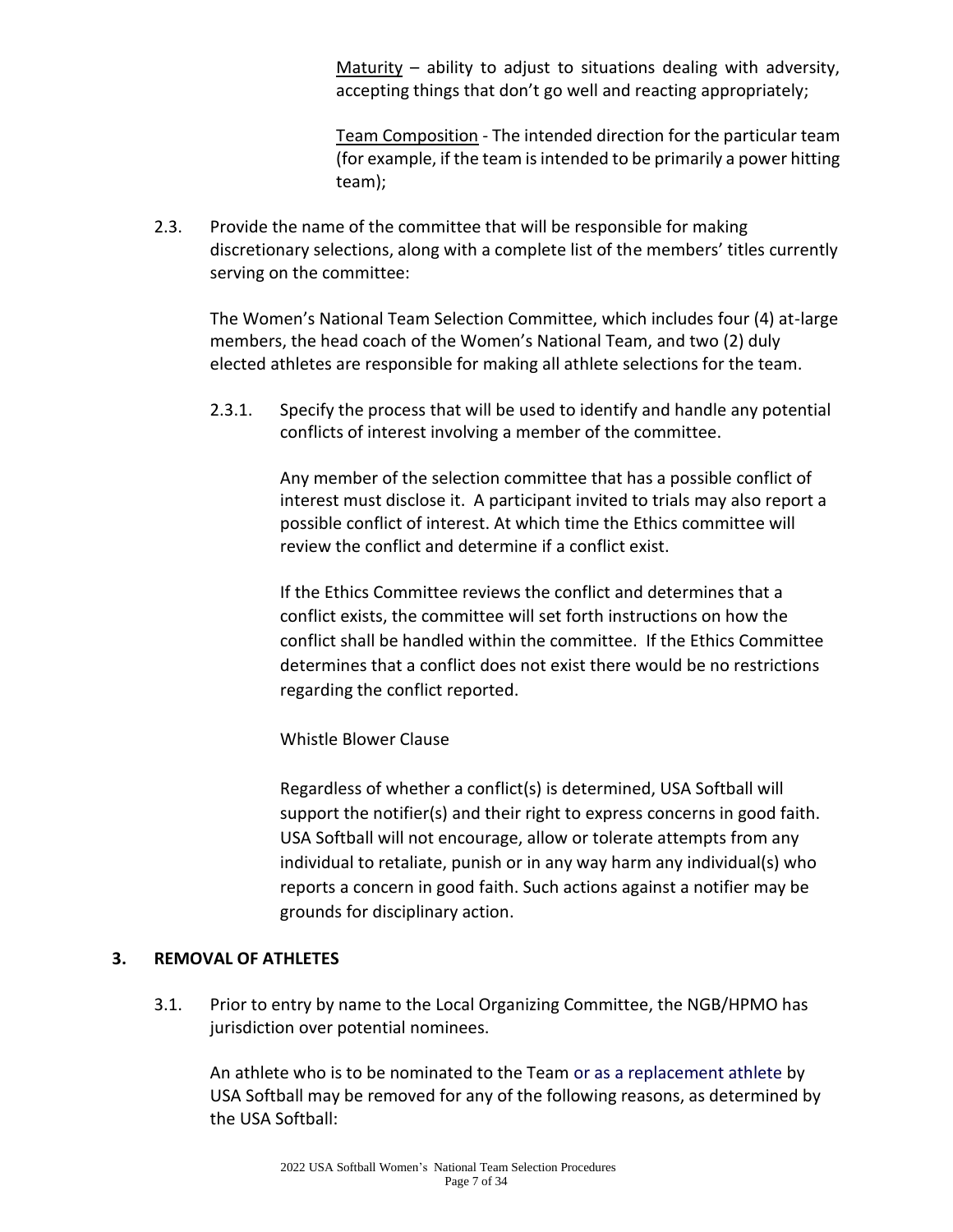- 3.1.1. Voluntary withdrawal. Athletes must submit a written letter to the USA Softball Chief Sport Development/Performance Officer.
- 3.1.2. Injury or illness as certified by a physician (or medical staff) approved by USA Softball. If an athlete refuses verification of his/her illness or injury by a physician (or medical staff) approved by the USA Softball, his/her injury will be assumed to be disabling and he/she may be removed.
- 3.1.3. Failure to participate in Mandatory Training and/or Competition as defined in Section 9 of these procedures.
- 3.1.4. Violation of USA Softballs Code of Conduct (Attachment A).

An athlete who is removed from the Team or as a replacement athlete pursuant to this provision has the right to a hearing per USA Softballs Bylaws (Section 16) and the USOPC's Bylaws, Section 9.

- 3.2. Once athlete entries have been submitted to the Local Organizing Committee by USA Softball, at which time, in addition to any applicable NGB/HPMO Code of Conduct, the USOPC's Code of Conduct and Grievance Procedures apply. The USOPC's Code of Conduct and Grievance Procedures can be found at: **https://www.teamusa.org/Footer/Legal/Governance-Documents**
- 3.3. An athlete may be removed as a nominee to the Team or from the Team for an adjudicated violation of IOC, PASO, IPC, WADA, IF, USADA, WBSC and/or USOPC anti-doping protocol, policies and procedures, as applicable.

## **4. REPLACEMENT OF ATHLETES**

- 4.1. Describe the selection and approval process for determining replacement athlete(s) should a vacancy occur:
	- 4.1.1. prior to submission of Entries by Name to the Local Organizing Committee, including any applicable group or committee:
		- In the event an athlete is removed from a Team, a replacement athlete shall be recommended from the three (3) identified replacement players by Women's Coaching staff for final approval by the WNTSC. The selection shall be made based on the needs of the team using the process and using the Selection Criteria outlined in this document.
		- In the event of a vacancy in the three (3) identified replacement athletes, either from being named to the Team or otherwise removed in accordance with Section 3.1, a new replacement athlete may be added to ensure that the needs of the team can be met for replacement athletes should any additional removals occur due to the removal process of 3.1 above.
	- 4.1.2. after submission of Entries by Name to the Local Organizing Committee, including any applicable group or committee: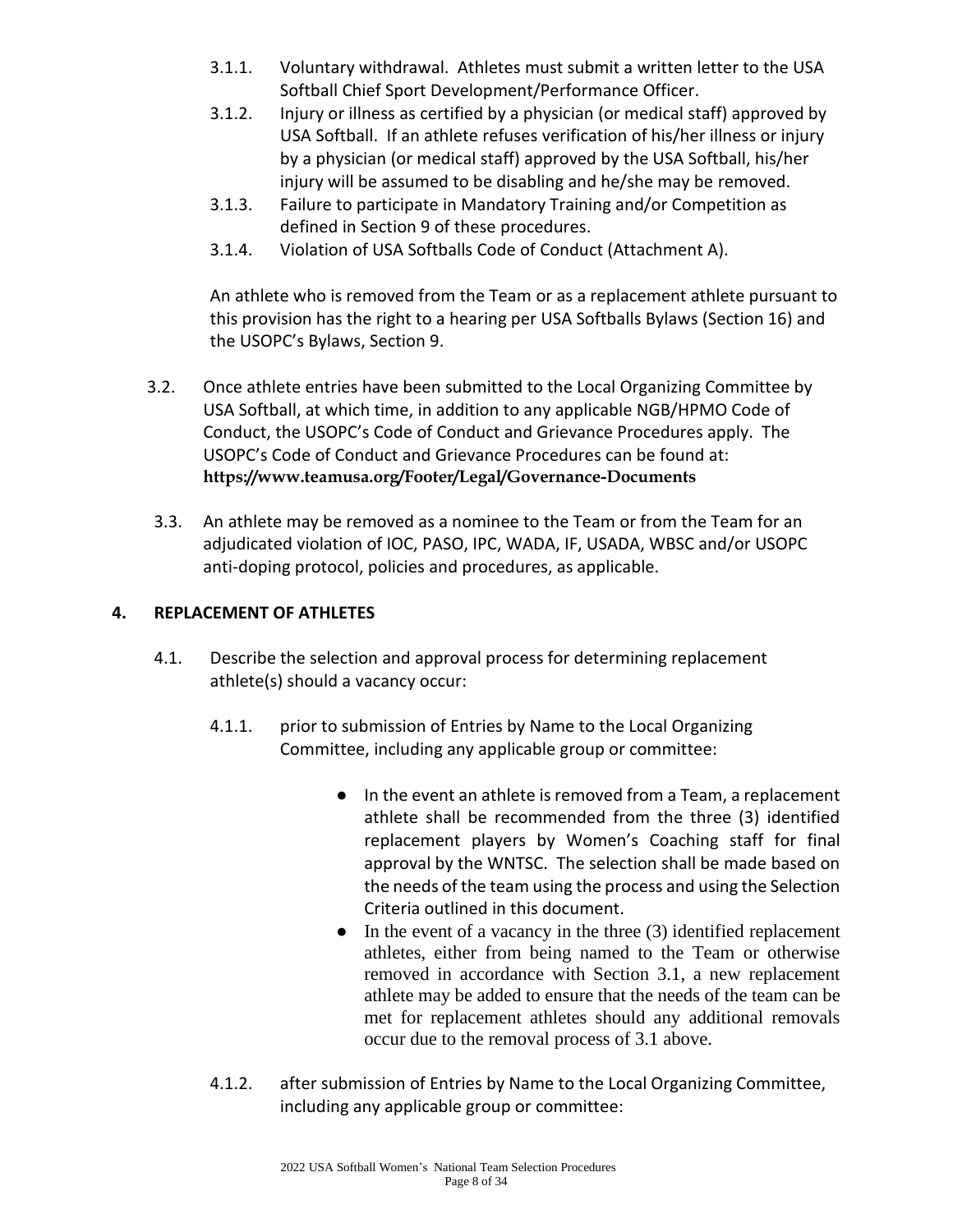- In the event an athlete is removed from a Team, a replacement athlete shall be recommended from the three (3) identified replacement players by the Women's Coaching staff for final approval by the WNTSC. The selection shall be made based on the needs of the team and using the Selection Criteria outlined in this document.
- $\bullet$  In the event of a vacancy in the three (3) identified replacement athletes, either from being named to the Team or otherwise removed in accordance with Section 3.1, a new replacement athlete may be added to ensure that the needs of the team can be met for replacement athletes should any additional removals occur due to the removal process of 3.1 above.

## **5. SUPPORTING DOCUMENTS**

USA Softball will retain the approved Selection Procedures and all supporting documents, including scouting or evaluation forms, etc., and data from the selection process for six months past the date of the Closing Ceremony of the Games.

## **6. REQUIRED DOCUMENTS**

In addition to the USOPC Code of Conduct, the following documents are required to be signed by an athlete as a condition of nomination to the, Olympic Games and are included as attachments:

- USA Softball Code of Conduct
- USA Softball Athlete Agreement
- USA Softball Medical Treatment Consent Form
- USA Softball Schedule of Events Commitment
- USA Softball Travel From

## **7. PUBLICITY/DISTRIBUTION OF PROCEDURES**

The USA Softball approved Selection Procedures (complete and unaltered) will be posted/published by the USA Softball in the following locations:

- 7.1. NGB/HPMO Web site:
	- <https://www.teamusa.org/usa-softball/about/national-team>

These procedures will be posted as soon as possible.

7.2. Other: N/A

## **8. DATE OF NOMINATION**

The Nomination of Athletes form, including replacements, will be announced to all athletes on or before: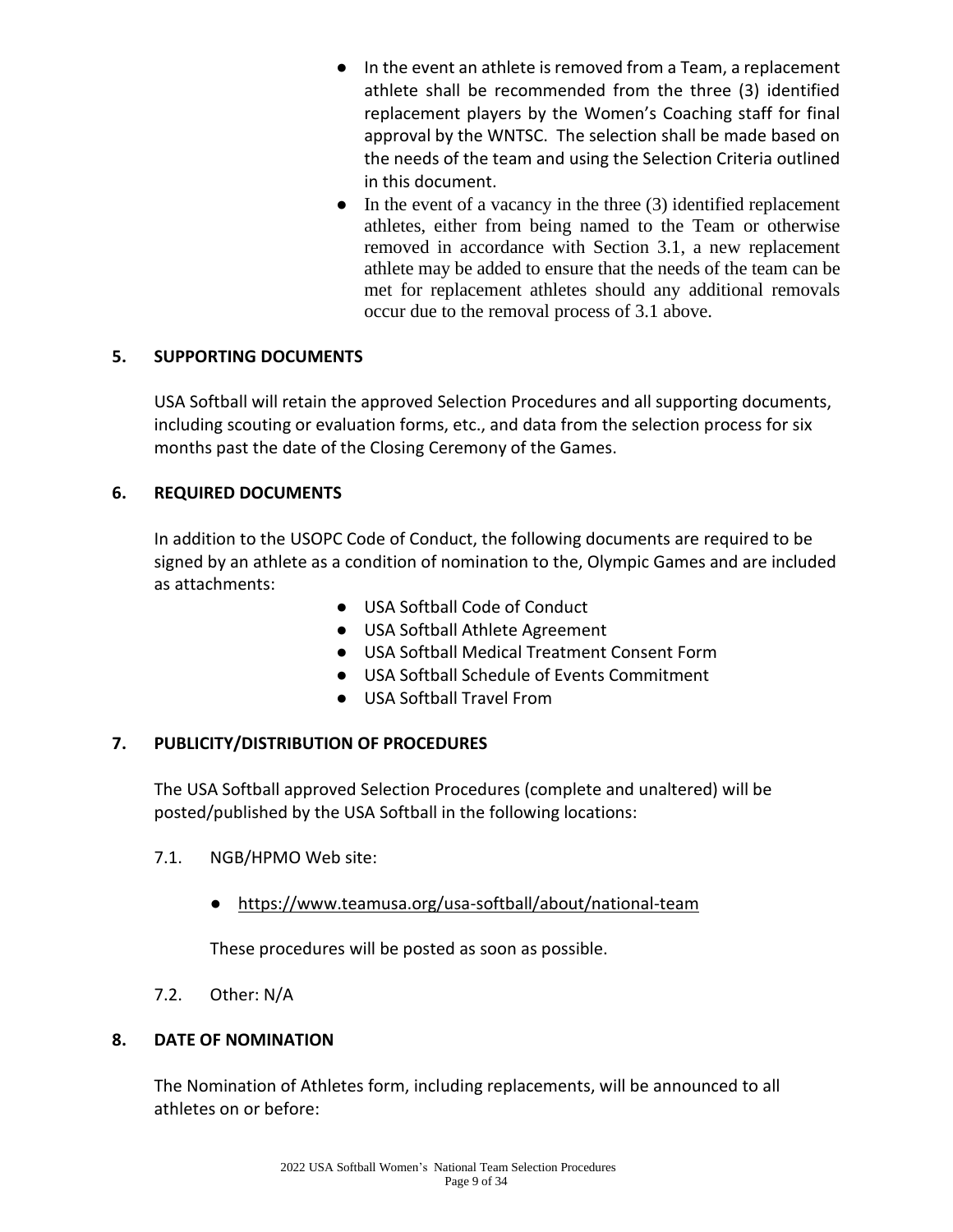● January 10, 2022

## **9. MANDATORY TRAINING AND/OR COMPETITION**

Specify the location, schedule and duration of mandatory training and/or competition:

- Athletes must participate in all team events as required and requested unless an absence is otherwise approved per the instructions below.
- If a training program (including strength, conditioning, nutrition, etc.) is created for the Teams. Once the program is developed, the affected athletes will be informed no later than thirty (30) days prior to each required training. Each member of the Team is expected to participate in the program of training developed.
- If a training, competition, and/or a competition event is created for a team. Once the event is created the affected athletes will be informed no later than sixty days (60) prior to each event. Each member of the Team is expected to participate in the event of training developed.
- All requests for waivers from mandatory training and/or competition due to emergency, illness, or injury from participation in mandatory events must be presented to the Chief Sport Development/Performance Officer in writing as early as possible prior to the event. As soon as practical after receipt of the request, the Chief Sport Development/Performance Officer and Head Coach will review the request, and if for injury or illness, will consult with certified medical staff approved by USA Softball, and approve or deny it. All waivers must be granted by the Chief Sport Development/Performance Officer in writing. The athlete understands fully and clearly that it is his/her responsibility to provide the written verification of any emergency, illness, or injury (illness or injury to be verified by USA Softball approved physician selected by the athlete). Should verification of athlete injury or illness signed by the approved physician not be received within five (5) business days of the initial written waiver request, the waiver request shall become null and void.
- The Chief Sport Development/Performance Officer will provide the athlete written approval or denial of the waiver request within five (5) business days of receiving verification, unless it is a time sensitive issue, in which case the decision will be made immediately. Missing of mandatory event(s) may result in removal (Please see Section 3.) of the athlete from the team per the recommendation of the head coach with approval of the WNTSC.

## **10. ANTI-DOPING REQUIREMENTS**

Athletes must adhere to all IOC, IPC, PASO, WADA, WBSC, USADA, WBSC and USOPC antidoping protocols, policies and procedures, as applicable. This includes participation in Out-of-Competition Testing as required by the IOC, IPC, PASO, WADA, WBSC, USADA, WBSC and USOPC Rules, as applicable.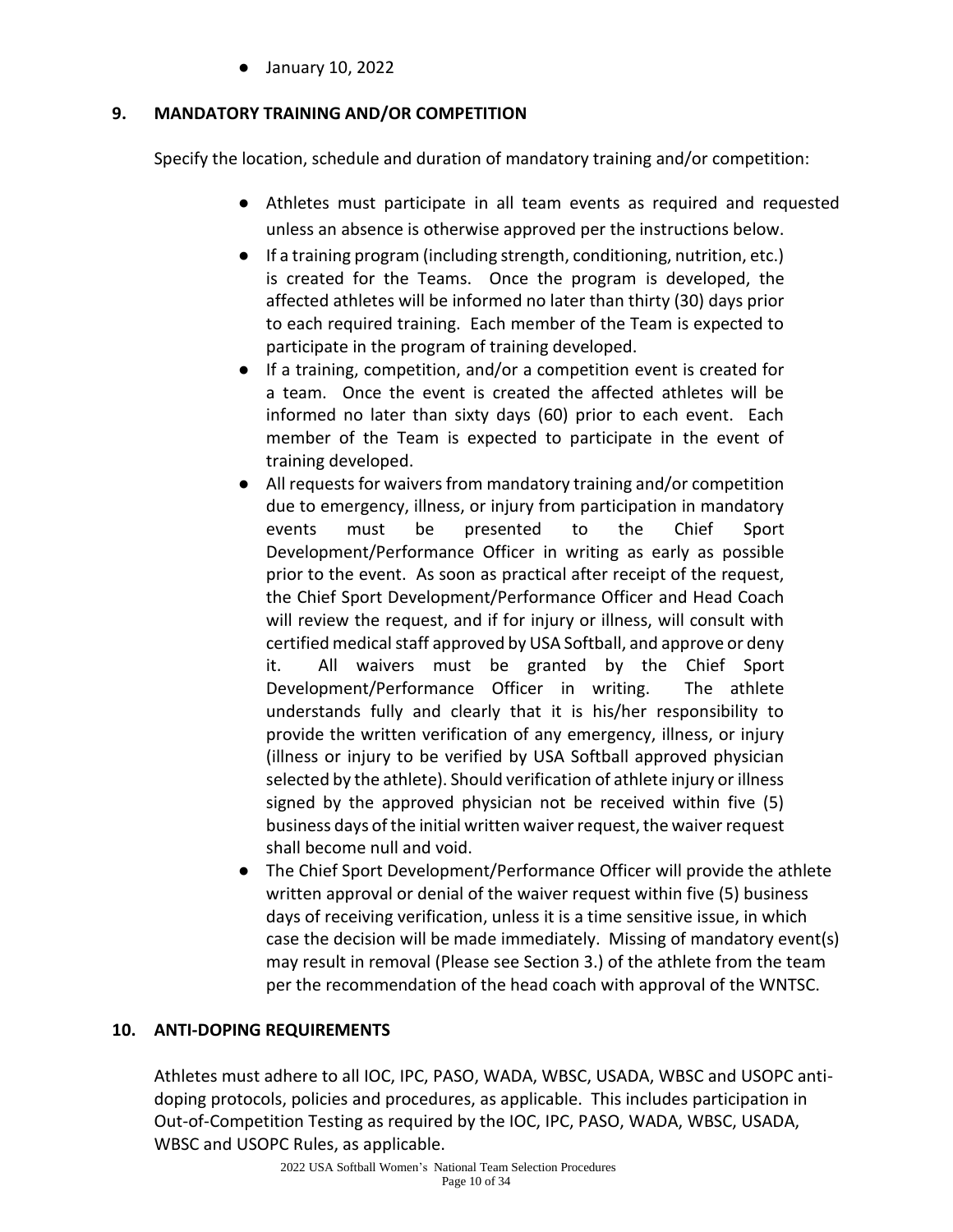2022 USA Softball Women's National Team Selection Procedures Page 11 of 34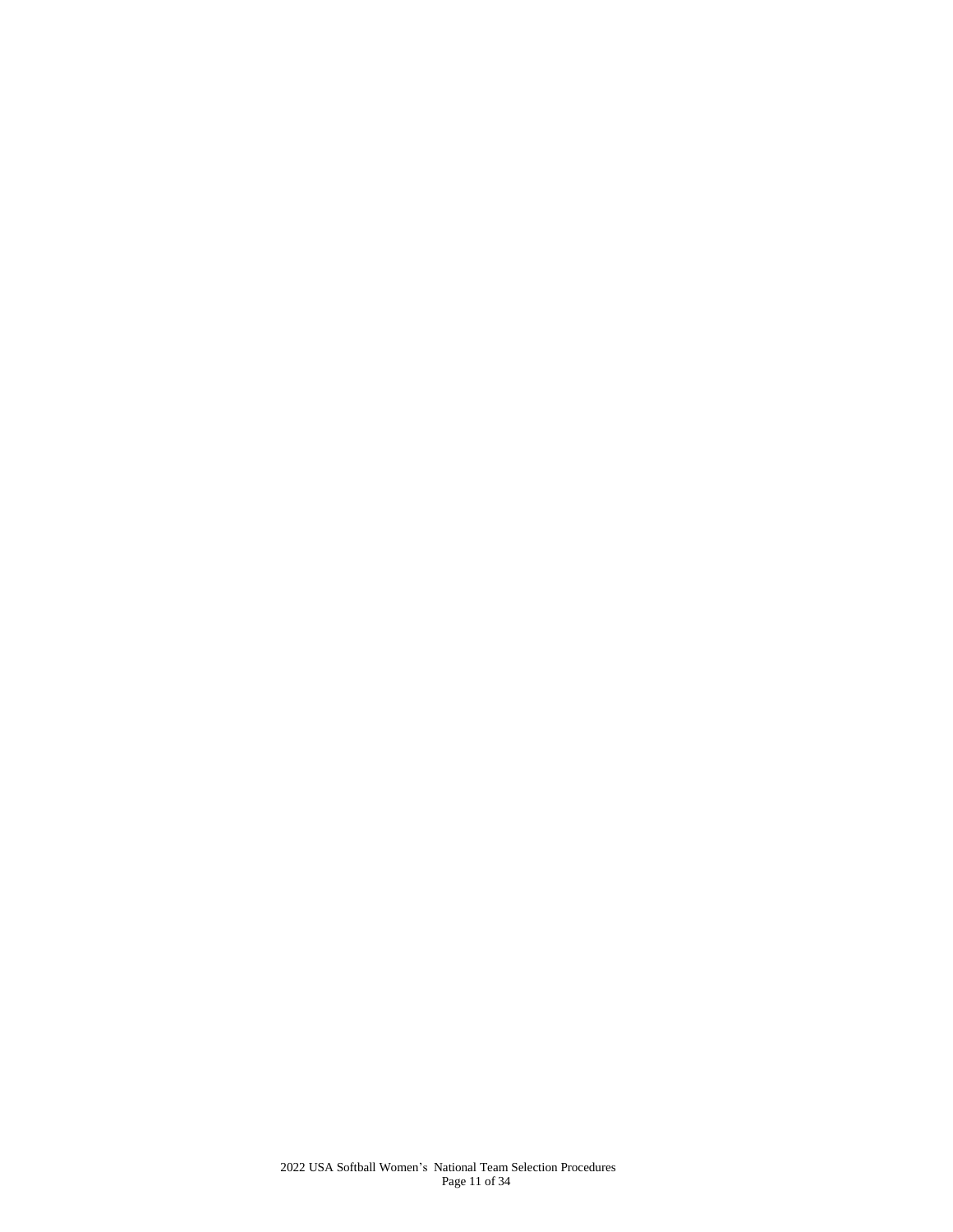## **11. DEVELOPMENT OF SELECTION PROCEDURES**

The following committee/group (include names and titles) was responsible for creating these Selection Procedures:

| <b>Name</b>         | Position                                                 |
|---------------------|----------------------------------------------------------|
| Chris Sebren        | USA Softball Chief Sport Development/Performance Officer |
| <b>Heather Tarr</b> | 2022 Women's National Team Head Coach                    |
| Carol Bruggeman     | <b>NFCA Representative</b>                               |
| Bev Wiley           | USA Softball of Rhode Island Commissioner                |
| Cat Osterman        | Athlete Representative                                   |
| Jenae Leles         | Athlete Representative                                   |
| Avon Meacham        | USA Softball of MD/DC/DE                                 |

## **12. NGB/HPMO BYLAWS AND GRIEVANCE PROCEDURES**

The USA Softball Bylaws and Grievance Procedures can be found at: <https://www.teamusa.org/usa-softball/about/national-team>

#### **13. INTERNATIONAL DISCLAIMER**

These procedures are based on IOC, IPC, PASO, as applicable, and/or WBSC rules and regulations as presently known and understood. Any change in the selection procedures caused by a change in IOC, IPC, PASO, as applicable, and/or WBSC rules and regulations will be distributed to the affected athletes immediately. The selection criteria are based on the latest information available to USA Softball. However, the selections are always subject to unforeseen, intervening circumstances, and realistically may not have accounted for every possible contingency.

If any force of nature, or force majeure, should cause the altercation or cancellation of any of the selection events listed in this document, these selection procedures will be revised, pursuant to their resubmission to the USOPC.

## **14. ATHLETE OMBUDSMAN**

Athletes who have questions regarding their opportunity to compete that are not answered by USA Softball may contact the USOPC Athlete Ombudsman, Kacie Wallace, by:

- Telephone at (719) 866-5000
- Email at [ombudsman@usathlete.org](mailto:ombudsman@usathlete.org)
- <http://www.teamusa.org/Athlete-Resources/Athlete-Ombudsman>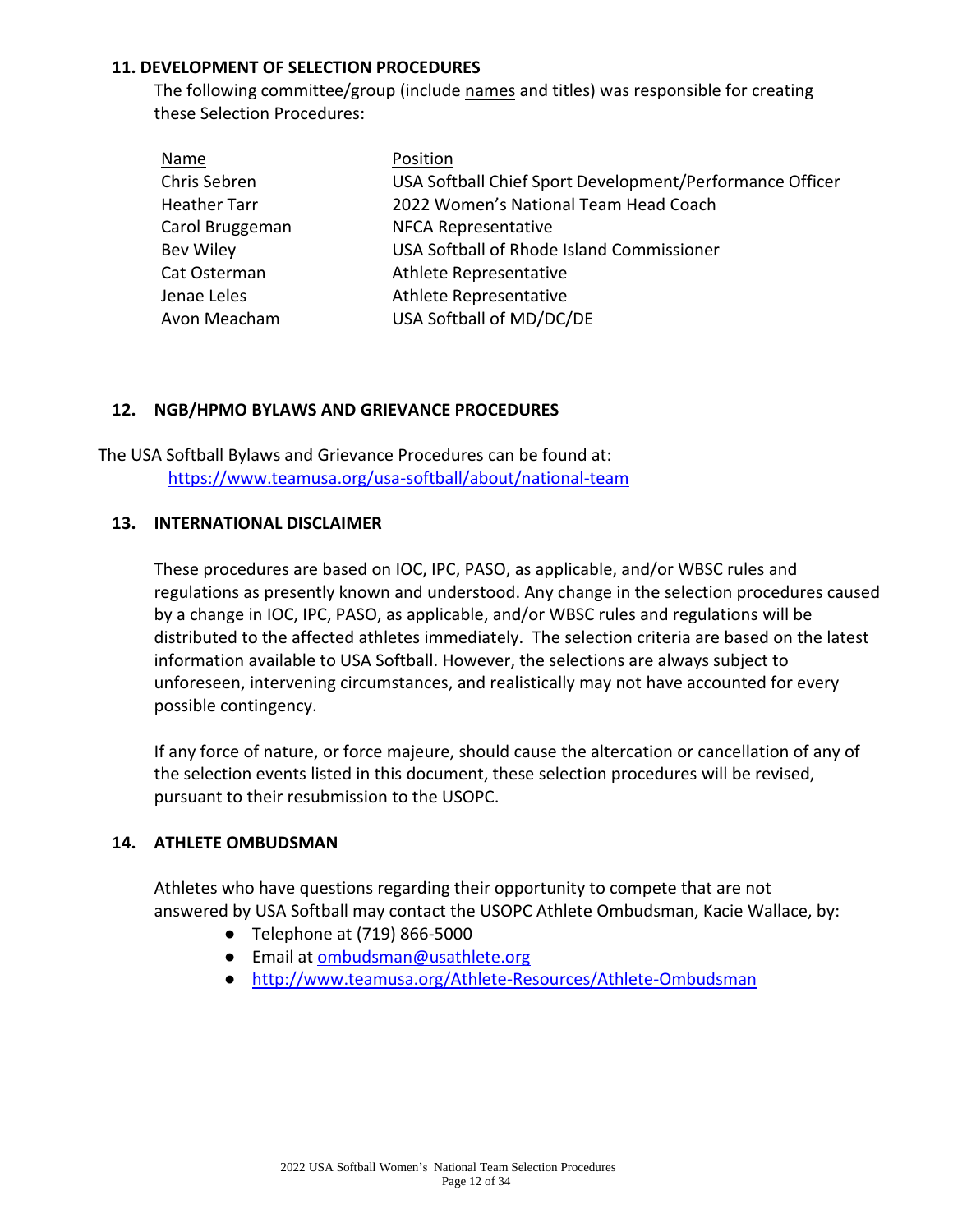# **Athlete Agreement Draft**

November 30, 2019

li Aguilar

#### **RE: USA SOFTBALL NATIONAL TEAM MEMBER LETTER OF AGREEMENT – 2019/2020**

Dear Athlete:

This letter sets forth the rights and responsibilities of the USA Softball ("USAS") and the members of USAS National Teams (including National Team, Elite Team, National Training Team) (each a "Team", collectively, the "Teams") with respect to your participation in USAS National Teams Programs. This letter agreement is intended to help you ("Athlete") understand what is expected of you as a Team member and explain the benefits available to you based on your participation and performance of certain obligations. Please review this information and, if agreeable to you, sign and date this letter where indicated and return it to Chris Sebren, USAS Director of National Teams.

**TERM**. This Agreement shall commence on the date executed by Athlete and shall expire on December 31st of 2020(the "Term").

**MEMBERSHIP ON TEAM.** Selection as a member of a Team, and continued participation as a Team member, is governed by USAS Athlete Selection and published on USAS website, www.usasoftball.com ("Selection Procedures"). Selection as a member of a Team does not guarantee selection for other Teams or participation in other USAS events or programs.

**ATHLETE GRIEVANCE PROCEDURES**. Athlete grievance procedures are provided for in the USA Softball Constitution, USA Softball Board of Director's Policy and Procedure, Article 105, USOPC Bylaws Section 9, and the Selection Procedures. Nothing in this Agreement shall be deemed as affecting any rights Athlete may have under such provisions.

#### **ATHLETE DUTIES / RESPONSIBILITIES.**

*Participation at Official Events*. As a Team member, Athlete is expected to participate in certain training, competition and related events and designated as mandatory by USAS (an "Official Event"). Athlete is expected to attend and use their best efforts to participate fully in any Official Event. Athlete agrees to provide written, email, or text notice to the USAS National Team Head Coach and the USAS Director of National Teams as soon as possible when Athlete suffers or discovers any injury, condition, scheduling conflict, event or occurrence, including but not limited to any medical or health condition, which might prevent, hinder, impede or otherwise affect Athlete's full participation in any Official Event. Any such injury or health condition must be verified by a USAS approved physician. It is the responsibility of the Athlete to obtain such verification. Athlete will not be allowed to participate unless the USAS approved physician states in writing that such participation is allowable given the condition of the Athlete. If such injury or health condition will prevent Athlete's full participation in an Official Event, Athlete must request a waiver excusing their attendance or participation at an Official Event in accordance with the procedure for such requests set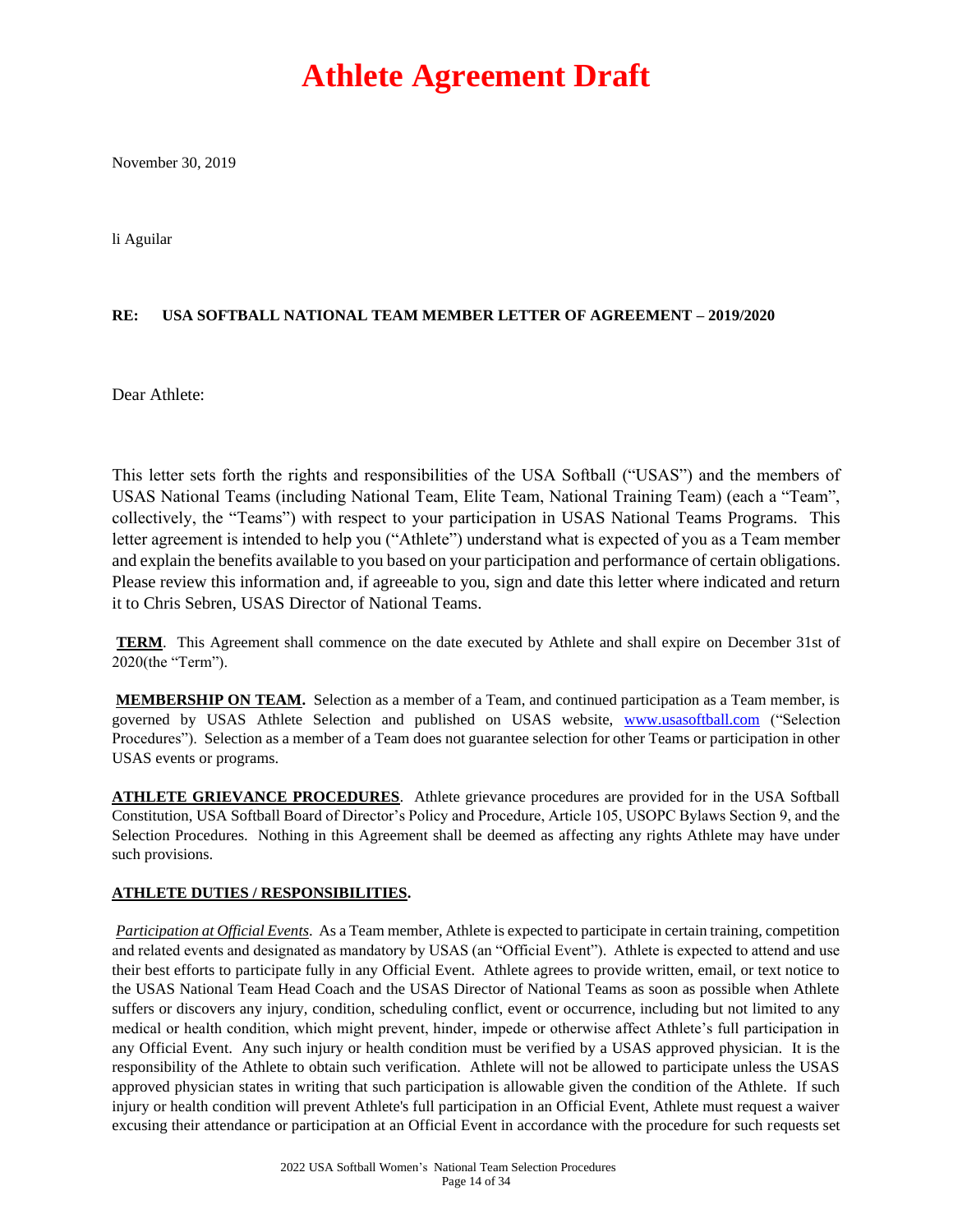out in the Selection Procedures. A schedule of presently-known events is attached hereto as "Attachment 5" and event schedules are subject to change.

*Training / Conditioning.* Athlete agrees to adhere to any strength, conditioning and/or training regimen assigned to Athlete by a USAS coach, a USAS strength and conditioning coach or USAS trainer and to use their best efforts to maintain a level of physical fitness that is competitive in the international field of fast pitch softball, as determined by USAS.

*Adherence to Code of Conduct and Terms of this Agreement*. Athlete agrees to abide by the terms of this Agreement and the terms and conditions of the USA Softball Constitution, The USA Softball Code of Conduct, a copy of which is attached hereto as "Attachment  $1$ " and is expressly incorporated into this Agreement by reference.

*Agreement to Anti-Doping Rules, Procedures, Testing and Binding Arbitration.* Athlete agrees that during the term of this Agreement, he/she will not take any substance or engage in any practice which IOC, PASO, WBSC, WADA, USADA or the USOPC has designated or hereafter may designate as a banned substance, prohibited method or an anti-doping rule violation. Athlete shall adhere to all anti-doping protocols, policies and procedures established by such organizations and/or any organization which has jurisdiction over the Team. Athlete understands and agrees that the WBSC Anti-Doping Rules and U.S. Anti-Doping Agency Protocol for Olympic and Paralympic Movement Testing (USADA Protocol) and all other policies and rules adopted by the WBSC, USADA, WADA, IOC, PASO, and the USOPC apply to me and that it is my responsibility to comply with those rules. Athlete agrees to submit to drug testing at any time and understands that the use of methods or substances prohibited by the applicable anti-doping rules would make me subject to penalties including, but not limited to, disqualification and suspension. If it is determined that an athlete may have committed a doping violation, Athlete agrees to submit to the results management authority and processes of USADA, including arbitration under the USADA Protocol, or to the results management authority of the WBSC and/or my national federation, if applicable or referred by USADA.

#### *ADVISORY: Before taking any medications, check the prohibited status at GlobalDRO.com. Also be sure to download the Supplement 411 app, or visit Supplement411.org to learn how to recognize and reduce the risks related to supplement use. If you have any anti-doping questions, please don't hesitate to call Athlete Express at (866) 601-2632.*

*Name, Picture, Likeness*. Athlete agrees to be filmed and photographed at any event in which Athlete participates as a member of a Team by the official photographers of the USAS or by any photographer approved or designated by the USAS, and by any official photographers and network(s) of the International Olympic Committee, United States Olympic Committee and/or World Baseball Softball Confederation, and/or the local organizing committee of any event. Athlete grants to USAS the right to use their name, picture, likeness, image, voice and biographical information concerning their participation in any such event (collectively "Player Attributes") for the purpose of promoting the sport of softball or USAS; promoting USAS sanctioned events; producing educational, historical or safety materials; raising funds for USAS; or promoting a particular USAS competition or event in which Athlete participates.

*USAS Promotional Appearances.* Occasionally, the Athlete may be asked to make promotional appearances on behalf of USAS for the purpose of promoting the sport of softball or USAS; promoting USAS sanctioned events; producing educational, historical or safety materials; raising funds for USAS; or promoting a particular USAS competition or event in which Athlete participates. Athlete is expected to make reasonable efforts to attend and participate in such appearances when requested. As to Tour Stop activities arranged for by the Tour Stop Host organizer (including clinics and/or dinners), it is expected that Athlete will be compensated by the Host for such appearances.

*USAS Sponsor Promotional Appearances.* Occasionally, USAS may ask Athlete to make a promotional appearance for or at the request of a USAS sponsor, supplier or licensee ("USAS Sponsor"). Athlete is not required to make such appearances.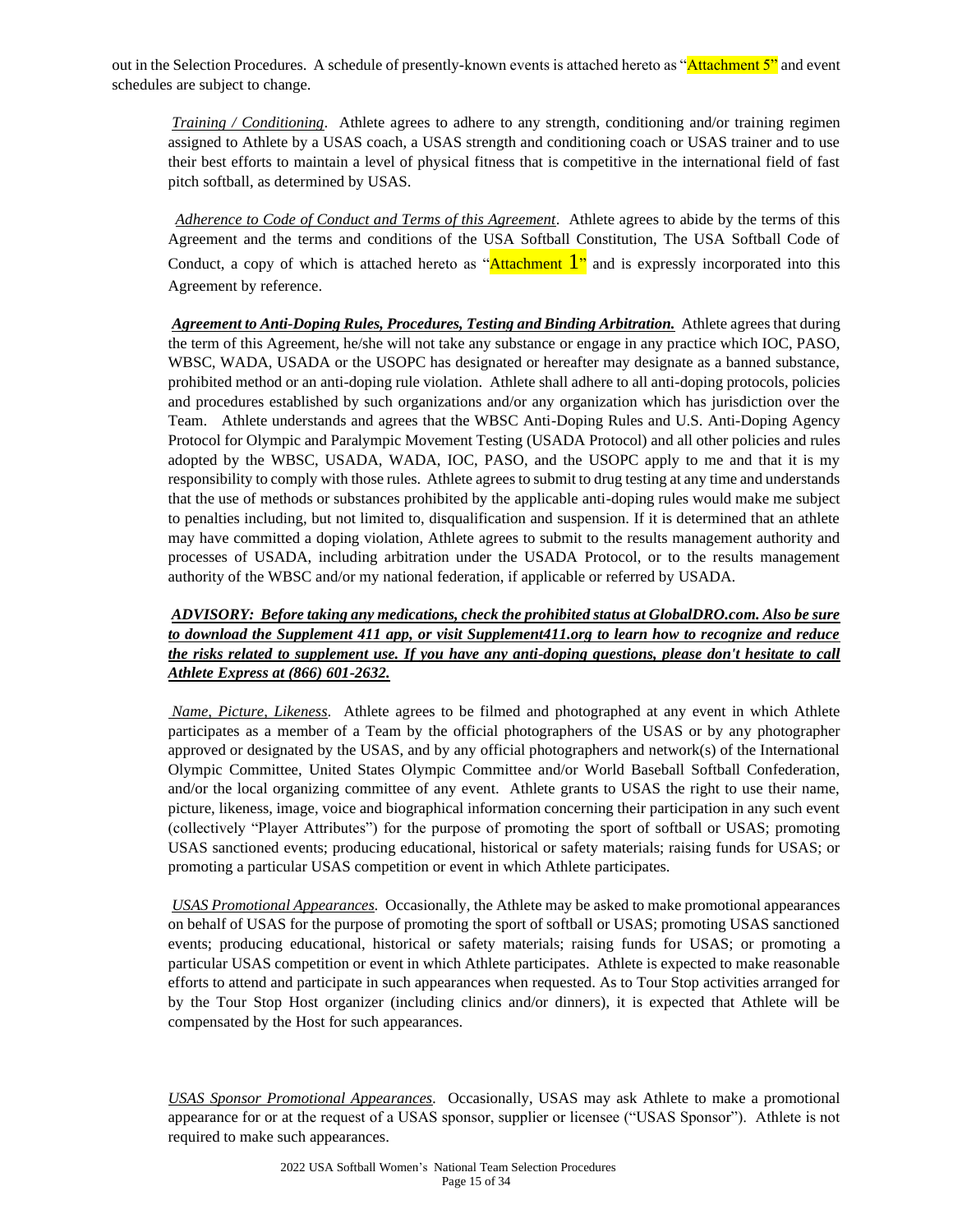*USAS Sponsor use of Player Attributes [This shaded paragraph is optional])*. By signing where indicated below this paragraph, Athlete grants to USAS the right to use their Player Attributes for the purpose of allowing a USAS sponsor, supplier or licensee ("USAS Sponsor") to identify itself as a USAS Sponsor in a manner approved by USAS, so long as such use of Athlete's Player Attributes is only in conjunction with a reference to such sponsor's status as a sponsor, supplier or licensee of USAS or the Team(s) and that USAS exercise reasonable efforts to require that the sponsor ensure that its materials do not represent or imply that Athlete personally endorses any company, product or service unless such USAS Sponsor has first obtained prior, written permission from Athlete to do so. Athlete agrees that the inclusion of their Player Attributes where the Player Attributes of at least two (2) other Team members are also featured shall not be regarded as a representation or implication that Athlete personally endorses any company, product or service featured in the materials. Provided, however, use of Athlete's Player Attributes by a USAS Sponsor shall be subject only to approval by USAS.

> **NOTE**: Athlete is not required to sign this paragraph to enter into this Agreement or to participate as a Team member.

> > Signature of Athlete or Parent / Guardian if under 18

\_\_\_\_\_\_\_\_\_\_\_\_\_\_\_\_\_\_\_\_\_\_\_\_\_\_\_\_\_\_\_\_\_\_\_\_\_\_\_\_\_\_\_\_

**MARKETING RIGHTS RETAINED BY ATHLETE.** Athlete shall have the right to enter into agreements with third parties ("Athlete Sponsors") for the use of their individual Player Attributes; provided, however, Athlete hereby represents, warrants, covenants and agrees that they have not permitted and shall not permit any Athlete Sponsor to use the Athlete's Player Attributes in a manner which would:

(i) lead a reasonable person to conclude that such Athlete Sponsor is a sponsor or supplier of or endorsed by USAS or the Team unless such Athlete Sponsor is also a USAS Sponsor;

(ii) be inconsistent with or imposes restrictions on the rights granted to USAS by the Athlete in connection with this Agreement; or

(iii) be inconsistent or interferes with the Athlete's ability to fulfill each of the obligations imposed on him/her by this Agreement.

**EDUCATIONAL CONTENT**. Athlete is not required to devote Athlete's time and attention to assisting USA Softball with the creation of softball instructional videos and may decline such requests. To the extent the Athlete does assist USA Softball with the creation of such videos or content, such activities shall be governed by separate terms in a separate agreement between Athlete and USA Softball.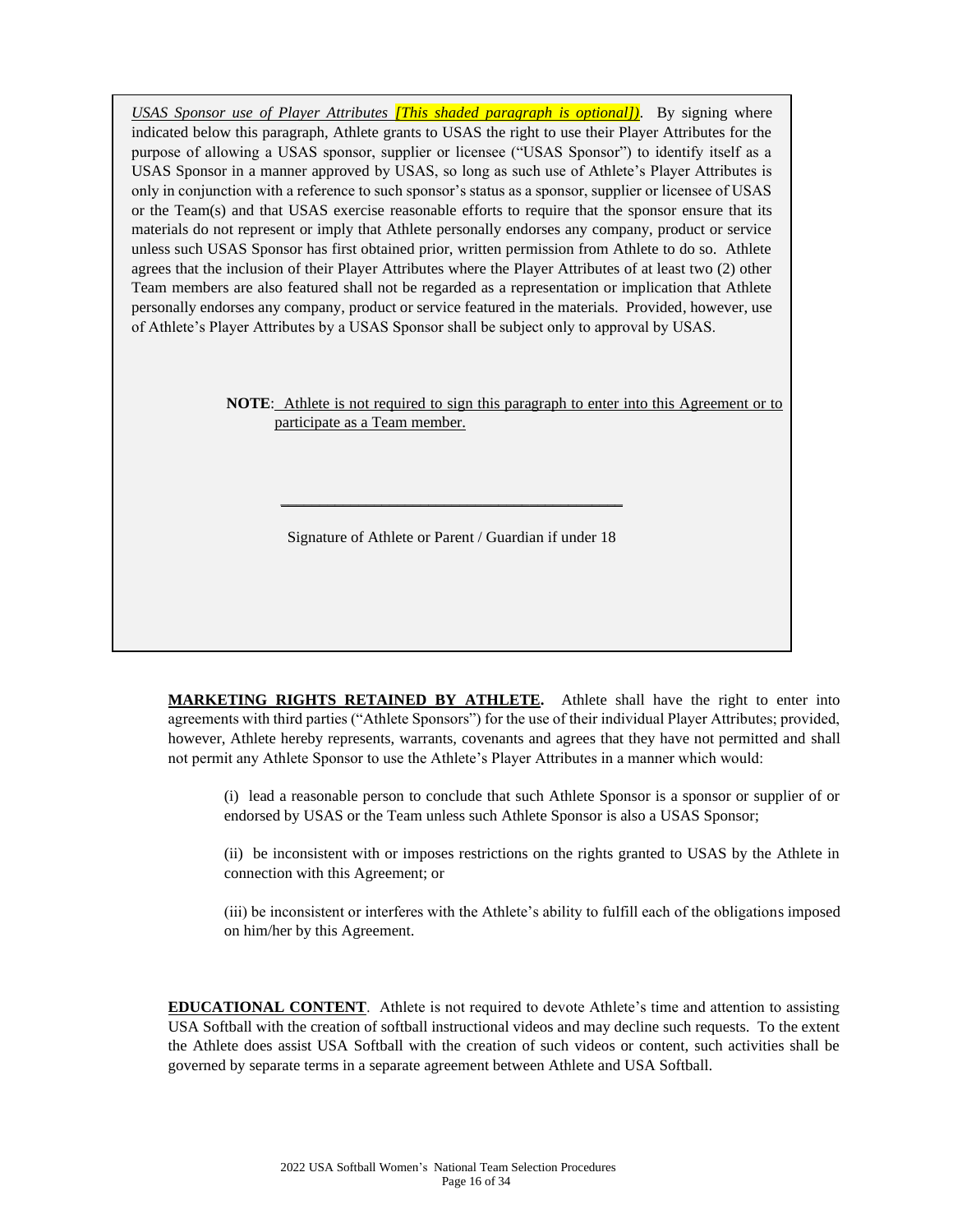**LIMITATIONS ON USE**. Athlete agrees that he/she will not use any uniforms, clothing, apparel, accessories, equipment or other item provided to Athlete by USAS or any of USAS' Sponsors in connection with the sale, advertisement, promotion, marketing, or distribution of any good, product or service without first obtaining the express, written permission from USAS. Athlete further agrees that he/she will not knowingly permit the use by any third party of any uniforms, clothing, apparel, accessories, equipment or other item provided to Athlete by USAS or any of USAS' Sponsors in connection with the sale, advertisement, promotion, marketing, or distribution of any good, product or service without first obtaining the express, written permission from USAS. Athlete further agrees that he/she shall not make any endorsements or commercial appearances, sponsor any good, products or services, or use or consent to the use by any third party of any name, picture or likeness of Athlete in which he/she appears in or with any uniforms, clothing, apparel, accessories, equipment or other item provided to Athlete by USAS or any of USAS' Sponsors for the purpose of advertising, distributing, marketing, promoting or selling any good, product or service, unless Athlete has first received the express, written permission from USAS. This paragraph shall specifically include a prohibition on conducting non-USAS clinics and/or engaging in other activities in which Athlete appears in a USAS jersey or uniform without the advance written permission of USAS. The obligations of this section shall survive the expiration or termination of this Agreement.

**Eligibility.** Athlete understands and agrees that it is their sole responsibility to conform with any and all eligibility rules now or hereafter established or promulgated by the organizations which govern competitions in which Athlete may compete, including but not limited to eligibility rules established or promulgated, whether now in existence or hereafter adopted, by USAS, the WBSC, the USOPC, the IOC, the Pan American Sports Organization, the National Collegiate Athletic Association, the National Association of Intercollegiate Athletics, and/or the National Federation of State High School Associations.

**Consent for Medical Treatment.** Athlete shall execute the *Medical Treatment Consent Form* attached as an "Attachment  $2$ ". Once executed, such Consent Form shall be expressly incorporated herein and become a part of this Agreement.

**Agreement to Be Bound by SafeSport Rules,** At all times while a member of the Team, Athlete shall comply with the education and training requirements of the US Center for SafeSport. At all times while a member of the Team, Athlete shall comply with any applicable mandatory reporting requirements of the US Center for SafeSport. At all times while a member of the Team, Athlete consents to and agrees to be bound by the jurisdiction and rules of the US Center for SafeSport.

**Agreement to Criminal Background Check (Adult Athletes).** At all times while a member of the Team, Athlete consents to a criminal background check. Athlete shall comply with USA Softball and USOPC policies and sign any necessary authorizations for the completion, from time to time, of a criminal background check. The criminal background check shall be evaluated consistent with the standards set forth at "Attachment 7" by USAS and USOPC guidelines.

**Agreement to Comply with Applicable Law (Adult Athletes).** If applicable, Athlete shall comply with any and all mandatory reporting obligations required by local, state or federal law. Athlete is advised that any observed suspicions or instances of 'child abuse' as that term is defined by federal law may be subject to mandatory reporting obligations of federal law (34 U.S. Code § 20341), which would require mandatory reporting within 24 hours to an applicable State's Child Protective Services agency and/or the Federal Bureau of Investigation.

**Athlete Repayment Obligation**. In the event of a violation as described in the immediately following section concerning payments to Athlete, Athlete will be responsible to repay the USOPC for sums received by Athlete pursuant to the terms and requirements of this Agreement.

**USAS RESPONSIBILITIES.** In exchange for Athlete's participation in the National Teams Programs in accordance with this Agreement, USAS agrees to provide the following to Athlete.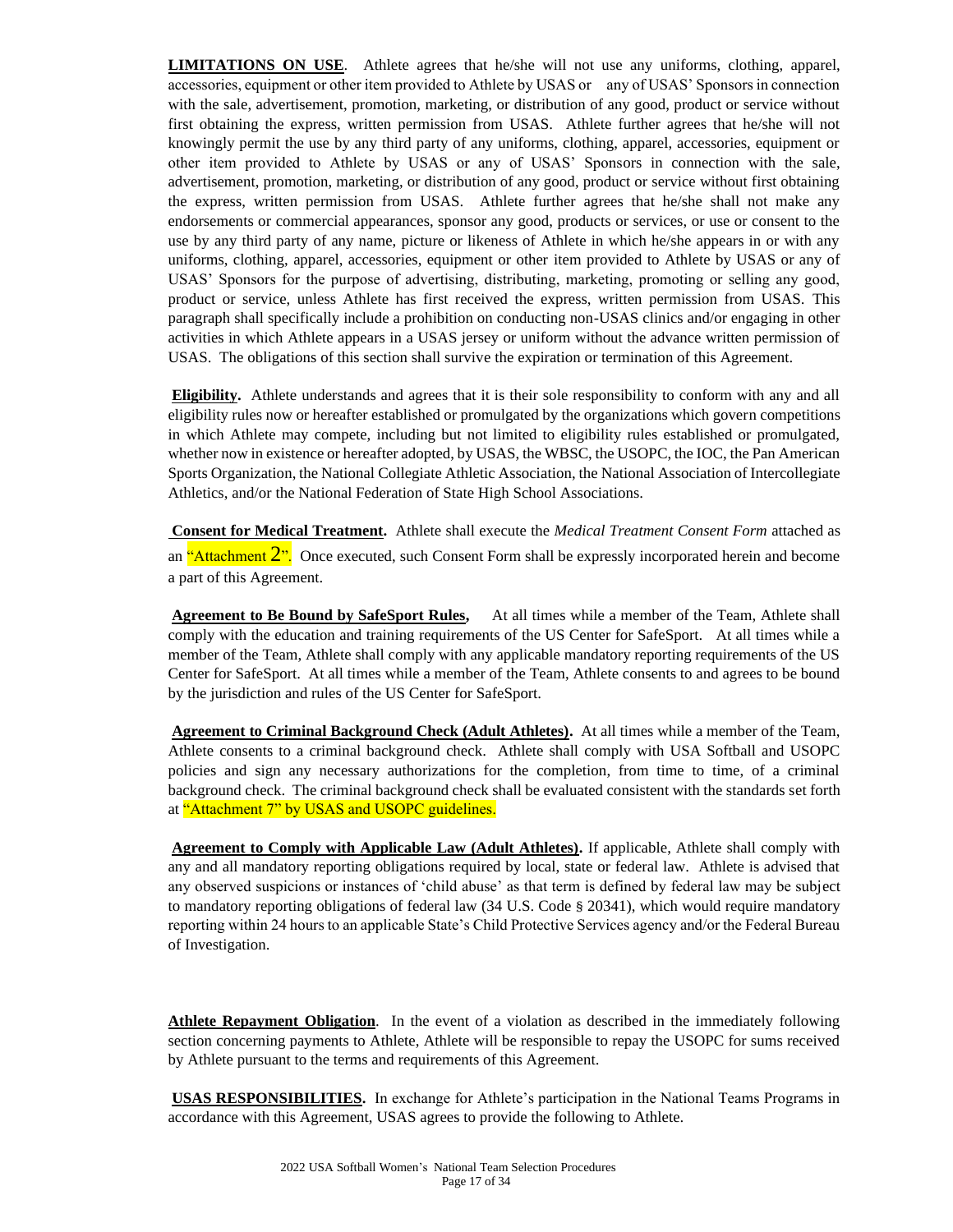**Payments, Limitations and Conditions.** If applicable, a schedule of payments is attached as an "**Attachment 3**" to this Agreement, and any such payments shall be subject to the following limitations and conditions:

> **(a)** In the event Athlete is determined ineligible as a result of any violation of the obligations of this Agreement, including any violation of any anti-doping or SafeSport requirements, then the Athlete shall not be entitled to receive any payments during the Athlete's period of ineligibility.

> **(b)** In an instance where an Athlete Support payment is made after the occurrence of an antidoping violation, but prior to a final determination of the anti-doping rule violation, Athlete shall have a repayment obligation to the USOPC equal to the amount of the benefit received during such time period.

> **(c)** In the event Athlete is determined to be ineligible as a result of a breach of Athlete's obligations (including any anti-doping obligations), then, at the conclusion of the ineligibility period, Athlete will be required to re-qualify for the Athlete Support Program.

> **(d)** For any payment that is based upon a single competitive result (such as OpGold), if Athlete loses a competitive result or does not participate in an applicable competition as a result of an anti-doping violation, then Athlete will be ineligible to receive any such applicable payment.

> **(e)** For any payment that is based upon a single competitive result (such as OpGold), in an instance where a payment is made to Athlete after the occurrence of an anti-doping violation, but prior to a final determination of the anti-doping rule violation, Athlete shall have a repayment obligation to the USOPC equal to the amount of the applicable payment(s) for such time period and such competitive event(s).

**Per Diem.** When Athlete is required to stay overnight for participation in an Official Event, USAS shall pay the Athlete the sum of Fifty Dollars (\$50.00) for each twenty-four (24) hour period Athlete is in attendance at an Official Event or provided, however, that on days when athlete is provided meals by the Local Organizing Committee and/or free meals are provided by the hotel where athlete is staying, Per diem will be pro-rated (breakfast -\$10, lunch -\$15, and dinner - \$25) based on number of free/provided meals per day.

**Housing.** Unless USAS determines in good faith that attendance of the Athlete at an Official Event does not require an overnight stay, USAS shall pay for all reasonable and necessary housing or hotel expenses, as determined by USAS, actually incurred by the Athlete in attending such Official Event at a hotel or other place of overnight accommodation chosen or approved by USAS.

**Transportation**. USAS shall provide Athlete all necessary and reasonable travel expenses actually incurred by the Athlete for travel by air or ground while traveling to or from any event where Athlete's attendance or participation was at the invitation or request of USAS. Travel Form Information, Policies and Guidelines is "Attachment 6".

**Royalties from Memorabilia Sales.** Athlete understands and agrees that USAS Memorabilia Program, if applicable is attached hereto as "Attachment 4". , applies to the sale of USAS memorabilia and that Athlete is entitled to certain benefits as outlined therein. Athlete agrees to abide by the terms and conditions of USAS Memorabilia Program and such is incorporated herein by reference and made a part of this Agreement.

2022 USA Softball Women's National Team Selection Procedures **RELATIONSHIP BETWEEN THE PARTIES.** Athlete is acting as an independent contractor unrelated to USAS or any of its subsidiary or affiliated companies; and nothing in this Agreement is intended to create a relationship, express or implied, of employer-employee or principal-agent between USAS and Athlete. Athlete has made a significant investment in time and money in developing the necessary skill and training to perform their responsibilities under this Agreement. Athlete acknowledges that as an independent contractor they are not entitled to participate in or request any benefits from USAS or any of its subsidiary or affiliated companies other than the benefits expressly set forth in this Agreement. Athlete expressly acknowledges and agrees that they will not be treated, and will not seek to be treated, as an employee of the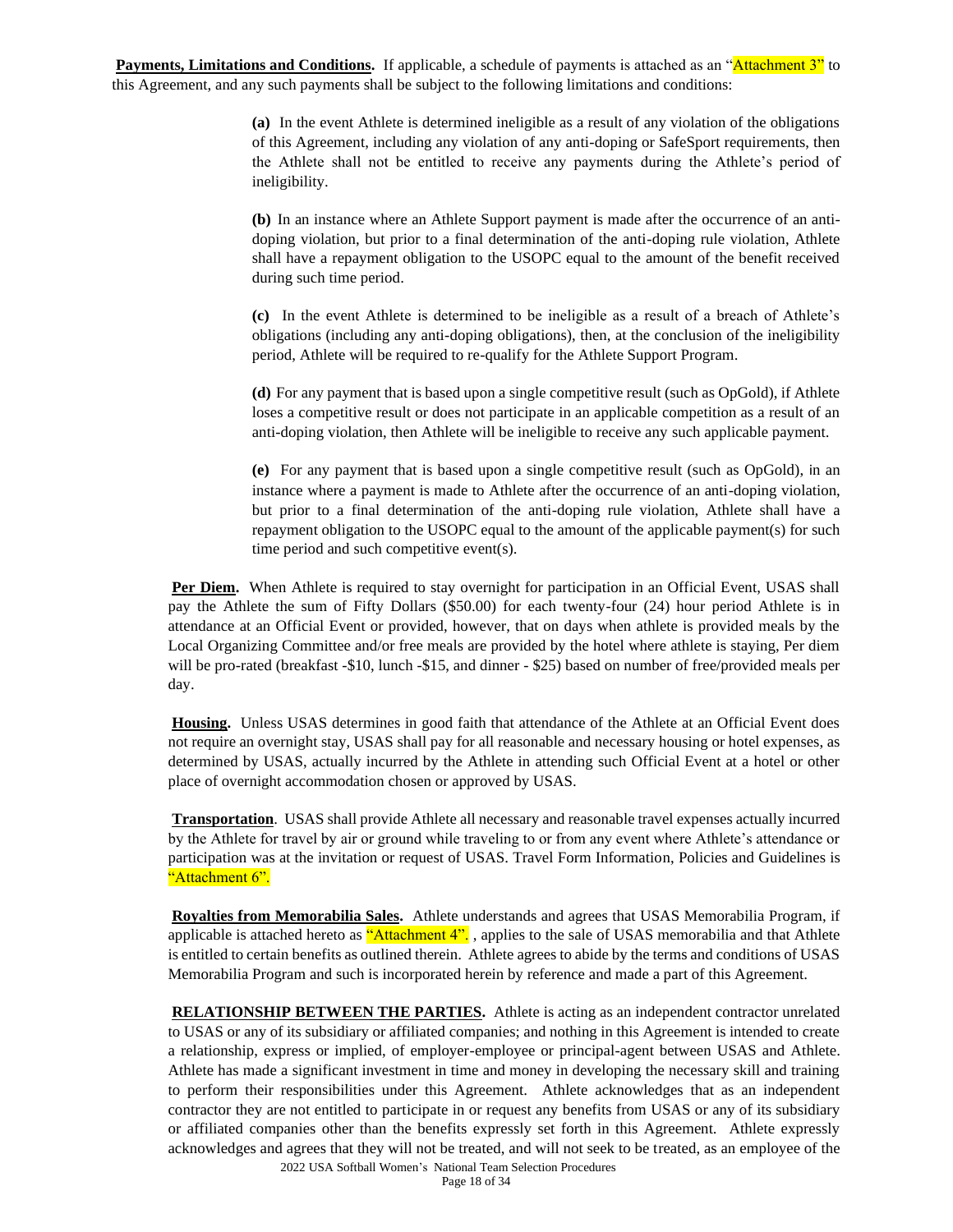USAS or any of its subsidiary or affiliated companies for any purposes. Athlete shall not have nor represent their self as having any authority to make contracts in the name of or binding on USAS or to pledge USAS' credit or extend credit in the name of USAS or to license or consent to the use of properties owned by USAS. Athlete shall be solely responsible for all taxes for any payments, benefits or income received in connection with or relating to Athlete's performance under this Agreement, and Athlete shall defend and indemnify USAS from and against any liability, loss or expense arising from any such taxes. Athlete, as an independent contractor, is not entitled to benefits under USAS' workers' compensation insurance coverage.

**OUTSIDE EMPLOYMENT**. Athlete shall not be restricted from engaging in any employment or services with other entities so long as such does not adversely affect Athlete's responsibilities under this Agreement or otherwise presents a conflict of interest as determined by USAS' staff. In the event Athlete disagrees with USAS' initial determination, Athlete may submit the issue for review and determination by the USAS' Judicial Committee.

**ACKNOWLEDGMENT OF RISK.** Athlete hereby expressly acknowledges and understands there are several risks incidental to participation in the sport of softball which may result in serious bodily injury and possibly death. With full knowledge and awareness of these risks, Athlete hereby voluntarily agrees to participate in each of the Official Events held or conducted during the term of this Agreement as may be requested by USAS.

**WAIVER.** No action, omission or oral statement by either party shall be construed as a waiver of any term or provision of this Agreement unless such waiver is evidenced in a writing signed by the party to be charged with such waiver. A waiver by any party of a breach of any provision of this Agreement, as evidenced by a writing in the manner set forth in the immediately preceding sentence, shall not operate as or be construed to be a waiver of any other breach of this Agreement. Failure by any party to insist upon strict adherence to any term of this Agreement on one or more occasions shall not be considered a waiver or deprive such party of the right thereafter to insist upon strict adherence to that term or any other term of this Agreement.

**SURVIVAL OF OBLIGATIONS.** Notwithstanding the Term of this Agreement, all of the following obligations contained in the following sections within in this Agreement shall survive the expiration or termination of this Agreement, and shall be continuing after the Term of this Agreement: *Name, Picture, Likeness*; *USAS Sponsor use of Player Attributes;* **LIMITATIONS ON USE**.**; Eligibility; Agreement to Testing, Protocols and Binding Arbitration; ACKNOWLEDGMENT OF RISK; CONTROLLING LAW; and COSTS AND ATTORNEYS' FEES**.

**ASSIGNMENT AND DELEGATION.** Neither party may assign any of the benefits derived from this Agreement nor delegate any of the responsibilities or obligations arising under this Agreement and any such assignment or delegation, or attempt to do so shall be null and void.

**CONTRACT AMENDMENT.** This Agreement may be amended or superseded only by an instrument in writing signed by both parties to this Agreement.

**CONTROLLING LAW.** This Agreement shall be governed by and construed in accordance with the law of the State of Oklahoma, excluding any choice of law rules which may direct the application of laws of any other jurisdiction.

**COSTS AND ATTORNEYS' FEES.** In the event that an action or suit is brought in any court of law to determine rights or obligations or damages under this Agreement, or any arbitration proceeding occurs, the parties agree that the prevailing party shall, to the extent allowable under applicable law, be entitled to reimbursement from the nonprevailing party of all reasonable costs and attorneys' fees incurred by the prevailing party in such action, suit or arbitration proceeding.

**EFFECT OF TEAM MOVEMENT.** In the event Athlete moves from one USA Softball Women's National Team to another USA Softball Women's National Team during the same calendar year, all of the obligations set forth in this Agreement shall remain applicable to Athlete (excepting only that the revised Team schedule shall apply).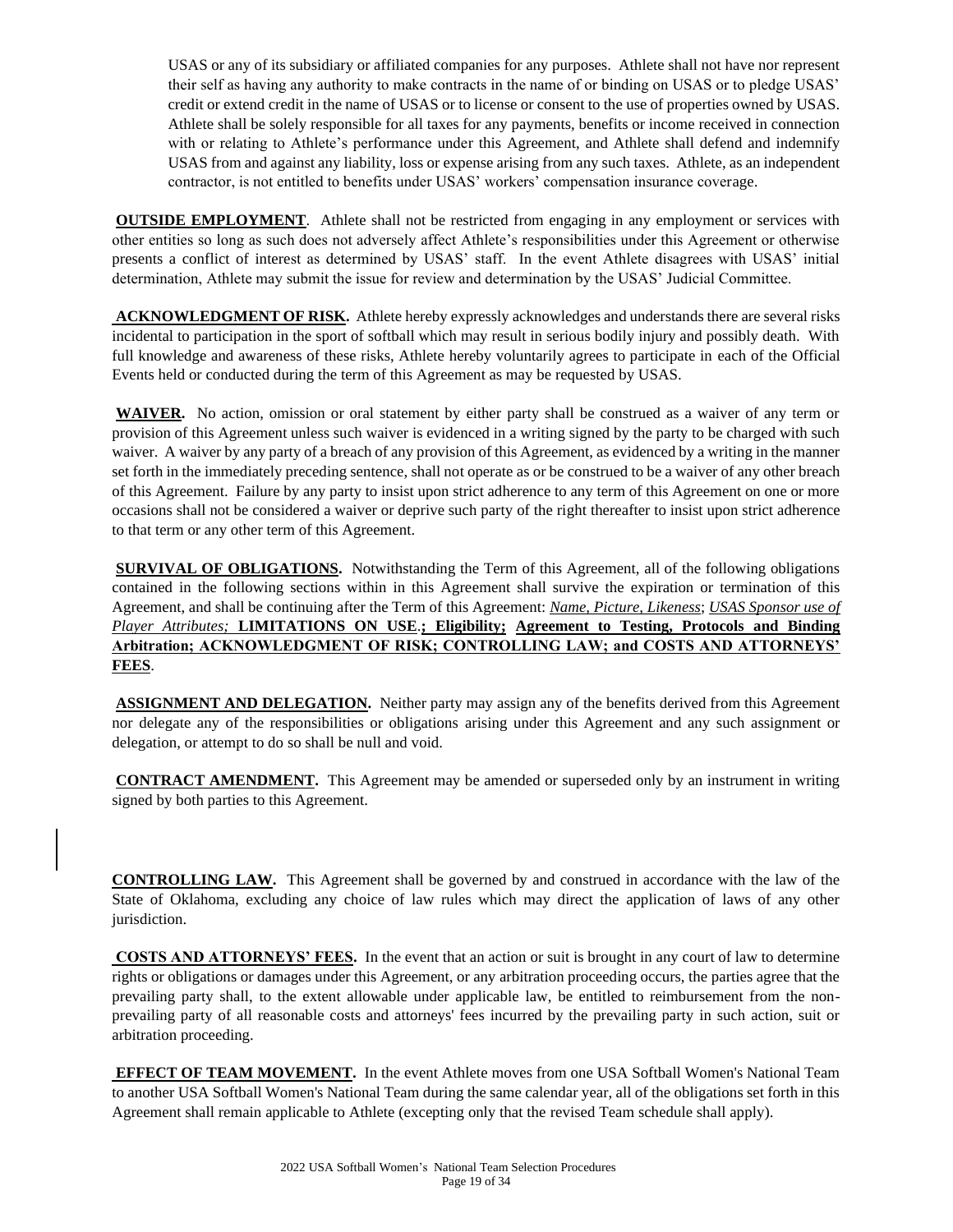**Electronic Signatures; Legally Binding Effect.** This Agreement may be executed in one or more counterparts, each of which shall be deemed an original but all of which together will constitute one and the same instrument. A facsimile, PDF, scanned item, electronic signature (including "s/ name" signature), or other reproduction of this Agreement may be signed or executed by one or more of the parties, and a signed or executed copy of this Agreement may be delivered by one or more of the parties by facsimile, email or similar instantaneous electronic transmission device pursuant to which the signature of, or on behalf of, the party can be seen, and such signature (including electronic signature) and delivery shall be considered valid, legally binding and effective for all purposes.

**INCORPORATED ATTACHMENTS.** Notwithstanding the signature lines and signature areas on any Attachments to this Agreement, **Attachments 1 through 7** are expressly incorporated by reference herein and each such Attachment forms a part of this Agreement. Athlete agrees (and any parent/guardian of any Athlete agrees) to be bound by each of the terms and provisions of each of the Attachments hereto regardless of whether the specific Attachment is specifically signed by any Athlete or parent/guardian. By signing this Agreement, the Athlete and parent/guardian agrees to be bound by each of the Attachments to this Agreement.

If you agree to abide by the terms outlined above and contained in any Attachments hereto, please sign and date this letter where indicated below and return it to me.

Should you have any questions about the issues raised herein, please don not hesitate to call me to discuss. Additionally, if the Athlete has any questions about her rights and responsibilities under this agreement, the Athlete may contact the USOPC Athlete Ombudsman at 719-866-5000 or obbudsman@usaathelte.org. Athlete may also refer to the USPOC Policy Regarding NGB Athlete Agreements at [https://teamusa.org/Footer/Legal/Other-](https://teamusa.org/Footer/Legal/Other-Documents)[Documents.](https://teamusa.org/Footer/Legal/Other-Documents)

Thank you for your assistance.

Sincerely,

Chris Sebren

Director, National Teams

#### **USA SOFTBALL NATIONAL TEAM MEMBER LETTER OF AGREEMENT – 2019/2020**

#### **AGREED TO AND APPROVED**:

By:

"Athlete"

ATHLETE NAME: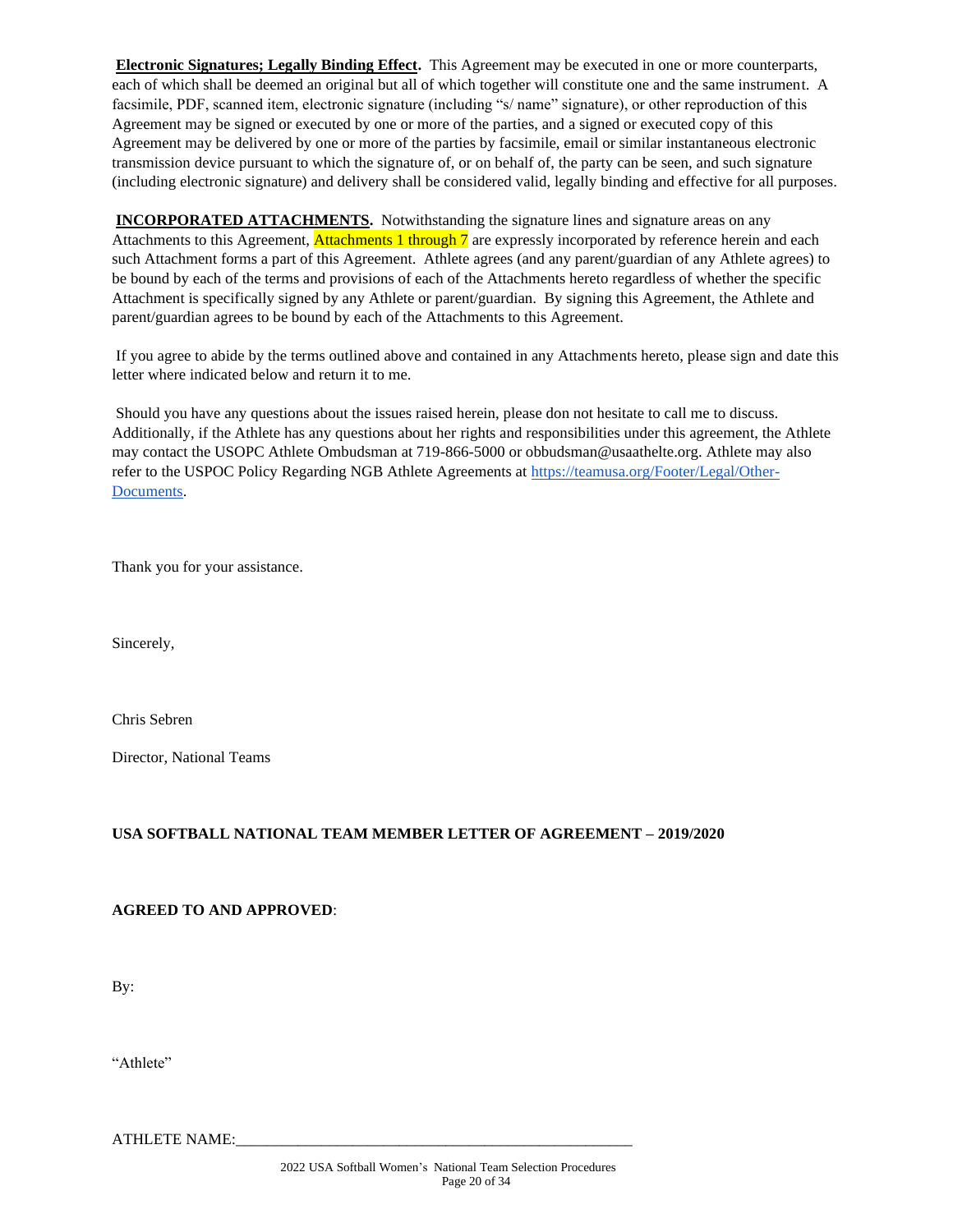Please print your name

ATHLETE'S SIGNATURE:

Signature Date

*"Parent/Guardian Signature is needed if Athlete is under the age of 18"*

PARENT/GUARDIAN NAME:

Please print your name

PARENT/GUARDIAN NAME:

Signature Date

## "**ATTACHMENT 1"**

## **USA SOFTBALL**

## **CODE OF CONDUCT**

## **ATHLETE PLEDGE**

I pledge to uphold the spirit of USA Softball Code of Conduct (the "Code"), which offers a guide to my conduct as a member of the USA National Softball Team (the "USA National Softball Team"). I acknowledge that I have a right to a hearing if my opportunity to compete is denied or if I am charged with a violation of this Code.

I have familiarized myself with the Code and understand that acceptance of its provisions is a condition of my selection to the USA National Softball Team.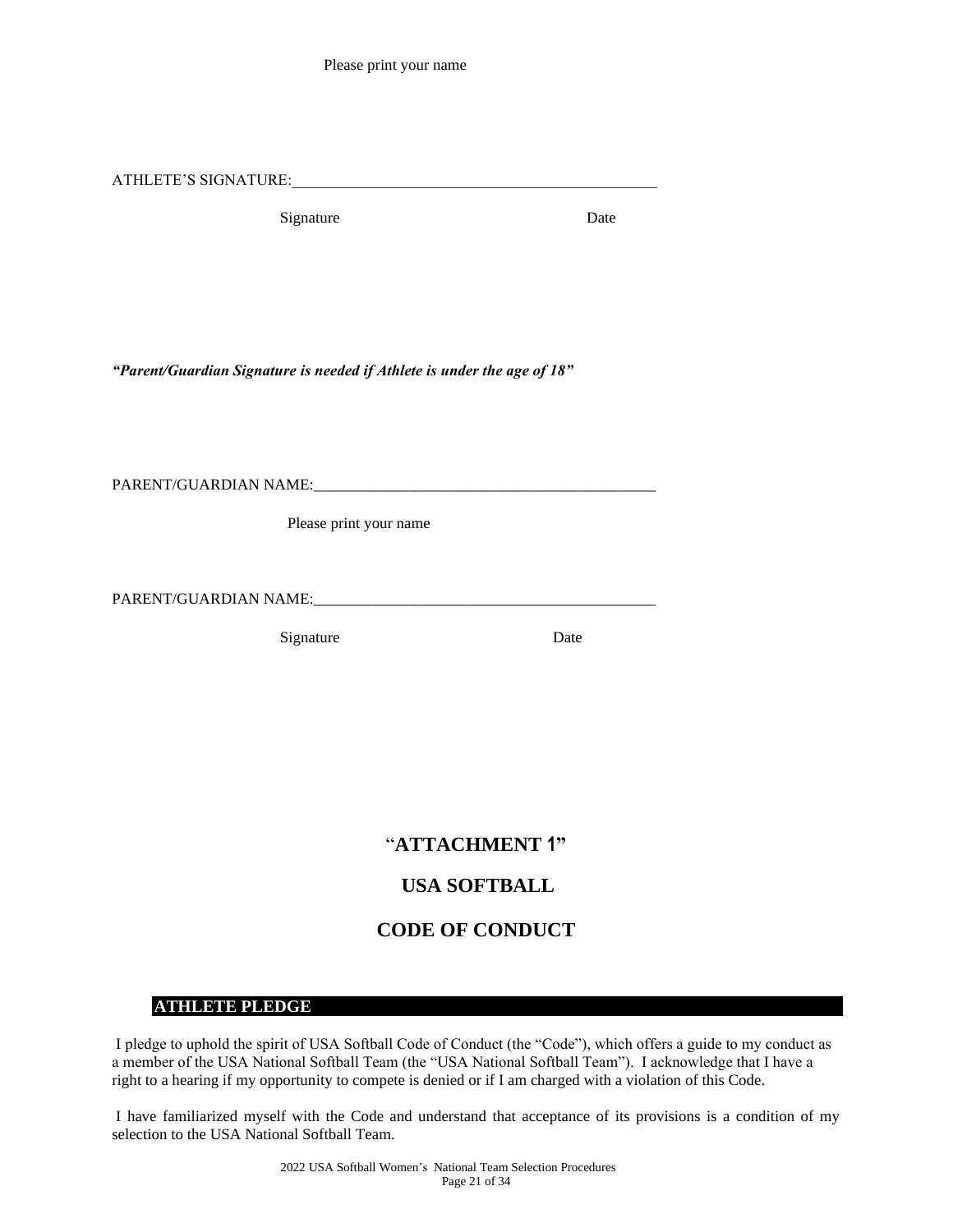#### **As a Member of the USA National Softball Team, I hereby promise and agree that I:**

will abide by all published rules related to the USA National Softball Team selection procedures as approved by USA Softball; have acted and will act in a sportsmanlike manner consistent with the spirit of fair play and responsible conduct;

will educate myself with the US Center for SafeSport's rules and requirements and be aware of my responsibilities concerning fostering an environment in sports free from bullying, hazing, sexual misconduct or any form of emotional or physical abuse;

will comply with and be subject to the rules and jurisdiction of the US Center for SafeSport, located in Denver, Colorado;

will maintain a level of fitness and competitive readiness that will permit my performance to be at the maximum of my abilities;

· will not commit a doping violation as defined by the International Olympic Committee (IOC), World Anti-Doping Agency (WADA), the United States Anti-Doping Agency (USADA), the United States Olympic Committee (USOPC) or the World Baseball Softball Confederation (WBSC) rules;

am not currently serving a doping violation and/or do not have a pending or unresolved doping charge;

will not engage in any conduct that is criminal under any laws applicable to me, including, but not limited to laws governing the possession and use of drugs and alcohol and providing of drugs to any person and of alcohol to minors;

will not participate or assist in any gambling or betting activities associated with any event related to my sport or my participation;

am eligible to compete under the rules of the World Baseball Softball Confederation (WBSC);

should I be chosen for an international USA National Softball Team that requires a passport, I am in possession of a valid USA passport, that will not expire prior to six months following the conclusion of the international competition;

will refrain from conduct detracting from my ability or that of my USA National Softball Teammates to attain peak performance;

will respect the property of others whether personal or public;

will respect members of my USA National Softball Team, other National Softball Teams, spectators and officials, and engage in no form of discriminatory behavior or verbal, physical or sexual harassment or abuse;

will follow my USA National Softball Team's written rules, including by way of example, written rules regarding curfew, required attendance at USA National Softball Team meetings and prohibitions on the release of confidential USA National Softball Team information;

am aware that USA Softball sponsors, suppliers and licensees provide critical support for the USA National Softball Team and, in recognition of this fact, I will wear designated USA Softball apparel at all official USA National Softball Team functions and events;

· will not conceal or cover-up any USA Softball sponsor, supplier or licensee brand or other identification appearing on my USA Softball apparel;

will abide by the rules of the World Baseball Softball Confederation (WBSC) concerning allowable trademark identification on clothing and equipment worn or used in competition or on visible body tattoos.

agree to be filmed and photographed by the official photographer(s) and network(s) of USA Softball under conditions authorized by USA Softball and give event organizers and USA Softball the right to use my name, picture, likeness, and biographical information before, during and after the period of my participation in these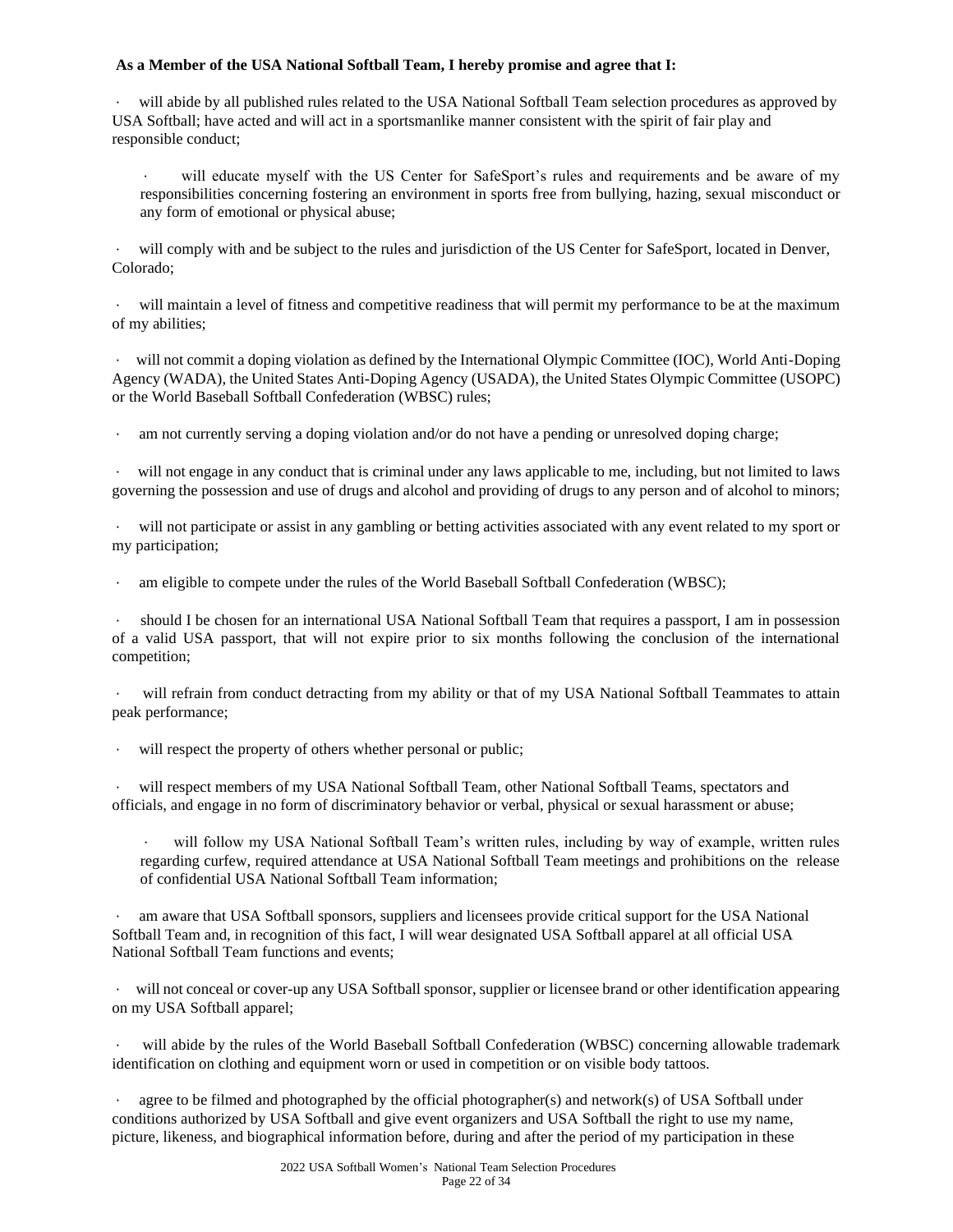activities to promote the activity in which I participate or to promote the success of the USA National Softball Team on which I compete; in no event may USA Softball or the event organizers use or authorize the use of my name, picture, likeness, voice and biographical information for the purpose of trade, including any use in a manner that would imply an endorsement of any company, product, or service, without my written permission;

will not use or authorize the use of photographs, films or videos of myself in my USA Softball apparel or equipment or the use of the USA Softball logo for the purpose of trade, without the prior written consent of the USA Softball;

· understand that if I require legal representation because of I am accused of a doping violation or am accused of criminal misconduct, or if for any other reasons I require the services of an attorney, I will be personally responsible for payment of such legal fees and expenses;

will act in a way that will bring respect and honor to myself, my USA National Softball Teammates, USA Softball and the United States; and

will remember that at all times I am an ambassador for my sport, my country and the Olympic Movement.

#### **ATHLETE OMBUDSMAN**

I may contact the USOPC Athlete Ombudsman who provides cost-free, independent and confidential advice to athletes regarding athlete rights, grievance procedures and any other related guidance pertaining to NGB-Athlete agreements.

Phone: (719) 866-5000

Email:ombudsman@usaathlete.org

Website[:](http://www.usaathlete.org/) [www.usaathlete.org](http://www.usaathlete.org/)

# **PARTICIPANTS' AFFIRMATION**

I have read and accept this Code of Conduct. I agree to the rules, guidelines, jurisdiction and procedures stated in these documents as a condition of being selected to participate as a member of the USA National Softball Team.

**ATHLETE'S NAME:**

**Please print your name**

**ATHLETE'S SIGNATURE:**

**Signature** 

**Date**

l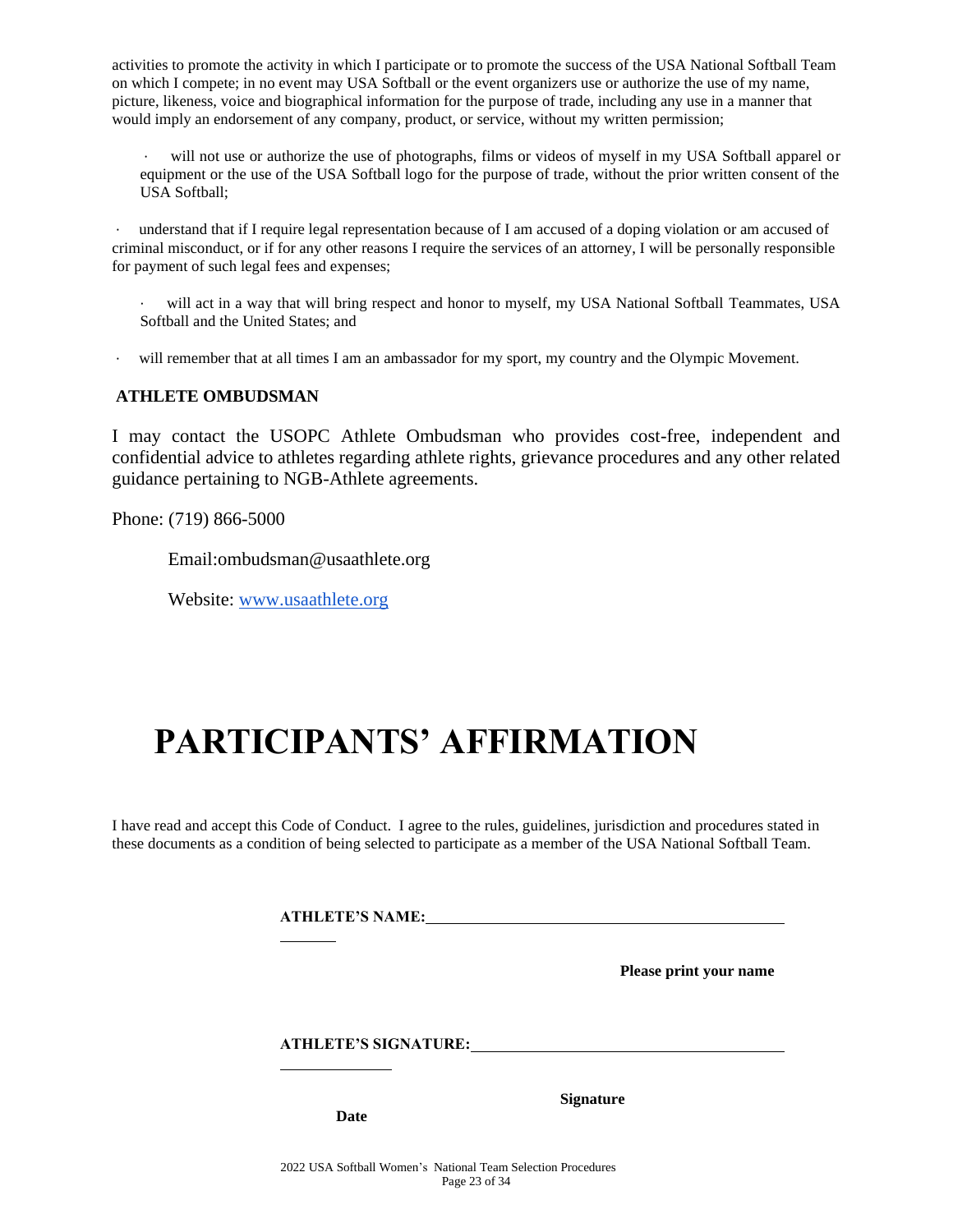*"Parent/Guardian Signature is needed below if Athlete is under the age of 18"*

**PARENT/GUARDIAN NAME:**

**Please print your name**

#### **PARENT/GUARDIAN SIGNATURE:**

**Signature** 

**Date**

**USA SOFTBALL SOFTBALL** 

NGB Name

## **"ATTACHMENT 2"**

## **MEDICAL TREATMENT CONSENT FORM**

I hereby give consent for USA Softball, or local organizing committees to provide the athlete named herein (the "Athlete") with an athletic trainer, medical care, or other treatment, or emergency medical services. I further give consent to USA Softball and its representatives to obtain medical care for the Athlete from a licensed physician, hospital or clinic for any injury or illness which the Athlete may suffer. I further authorize the release of any medical information reasonably necessary to facilitate medical care or treatment on behalf of the Athlete or to process a claim for accident/medical payment insurance for any injury or illness incurred while the Athlete is participating in any event at the request or invitation of USA Softball.

Additionally, I acknowledge, understand and agree that if either I or the Athlete elect to obtain any of these medical provisions or treatments and/or any other non-medical related services from any source other than that provided or approved by USA Softball, or the local organizing committees, I accept full and complete responsibility for any charges, expenses or consequences associated therewith.

If the program in which the Athlete is participating includes psychological, physiological and/or bio-mechanical evaluation, I consent to those evaluations, which pose no unusual risk or hazard when customary safeguards are observed.

To the best of my knowledge, information and belief, the Athlete is in good physical condition; and I am not aware of any disease or injury that may increase the risk of the Athlete suffering illness or physical injury (including death) during or as a result of participation in the USA Softball program although I understand and realize that the Athlete may suffer illness or physical injury (including death) as a result of risks inherent in the game of softball.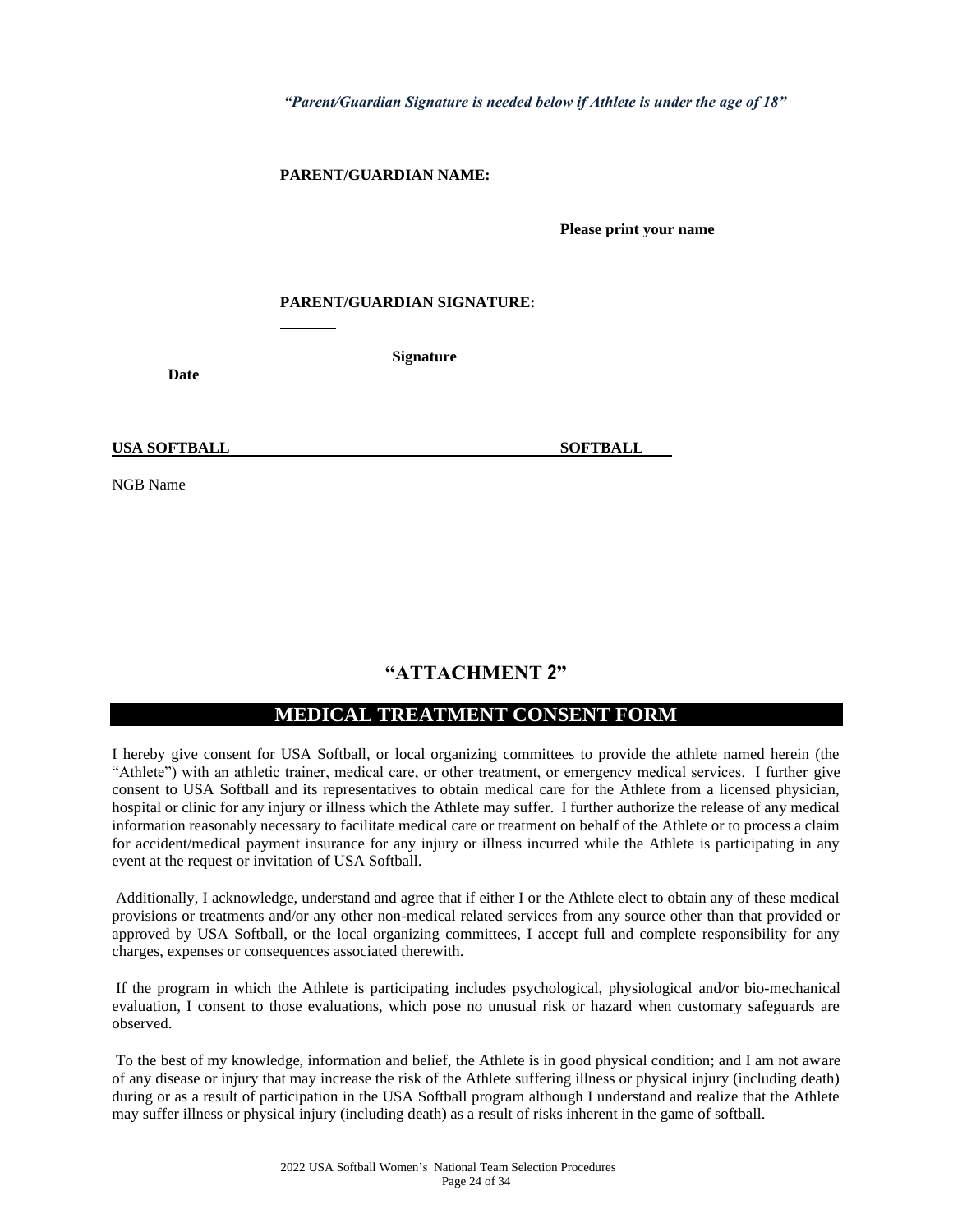**ATHLETE'S NAME:**

**Please print your name**

**ATHLETE'S SIGNATURE:**

**Signature Date**

*"Parent/Guardian Signature is needed below if Athlete is under the age of 18"*

**PARENT/GUARDIAN NAME:**

**Please print your name**

**PARENT/GUARDIAN SIGNATURE:**

**Signature Date**

#### "ATTACHMENT **3**"

#### ATHLETE PAYMENTS

In exchange for participation in certain competitive events and subject to the conditions and criteria imposed, and subject to the limitations and conditions in the Agreement and this Attachment, Athlete shall receive payments as shown in the following schedule. If Athlete does not participate in the listed event, no payments for that event will be paid. Such amount will be paid to Athlete within thirty (30) days following the conditions and criteria being met and the conclusion of such event.

#### **EVENT AMOUNT**

Operation Gold Events 1

1<sup>st</sup> place *(Gold)* - TBD based on USOPC Funding

- 2 2<sup>nd</sup> place *(Silver)* - TBD based on USOPC Funding

 3 3<sup>rd</sup> place *(Bronze)* - TBD based on USOPC Funding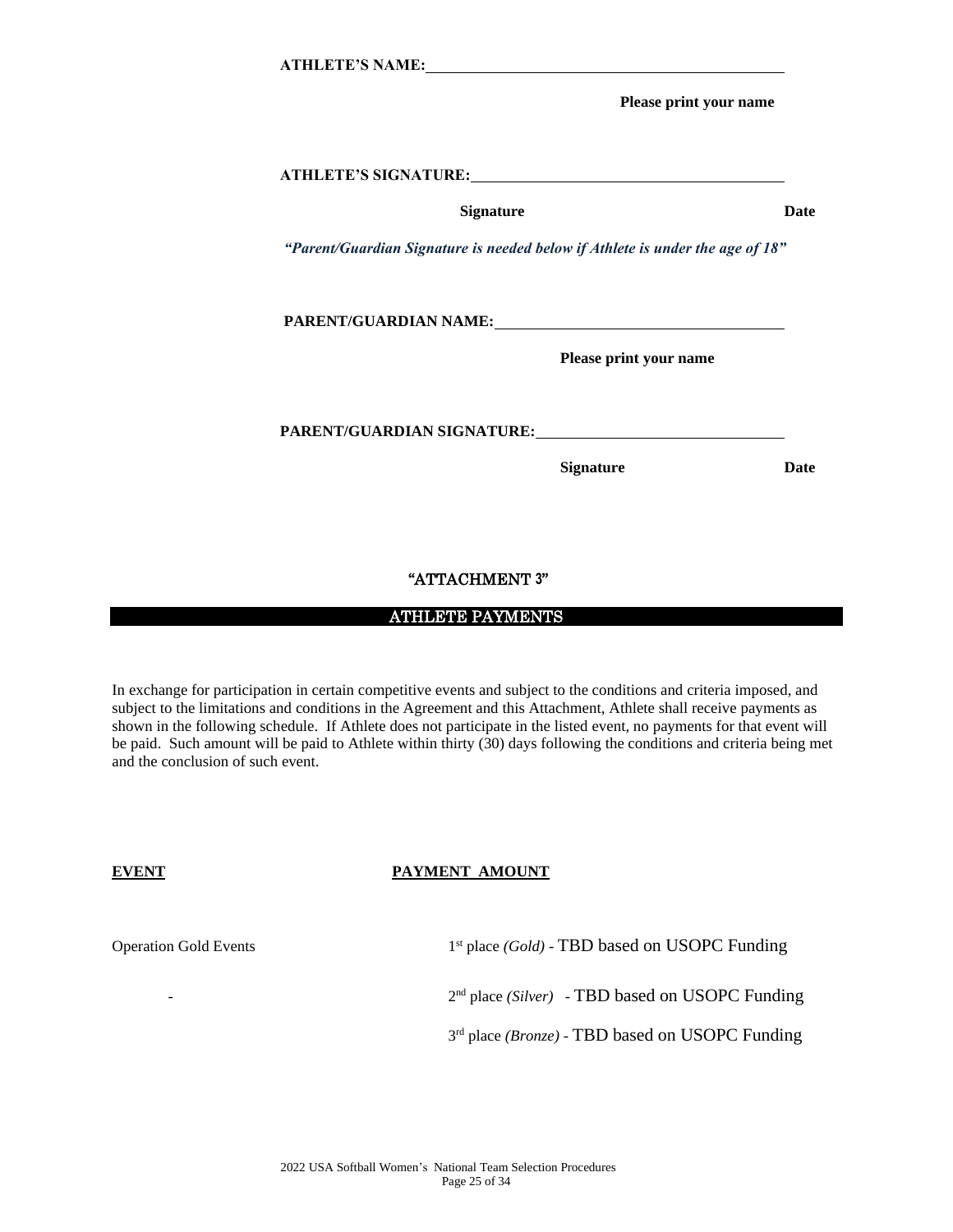Elite Athlete Health Insurance (EAHI), if applicable, *under the USOPC's Athlete Support Program (EAHI is offered only to a subset of Team members at USAS' discretion, and which may be declined by Athlete)* 

Royalties from the USA Softball Memorabilia Program as outlined in Attachment 4.

#### "ATTACHMENT 4"

#### USA SOFTBALL MEMORABILIA PROGRAM

Athlete understands and agrees to the benefits and obligations of the USA Softball Memorabilia Program, as outlined herein:

#### **CATEGORY 1**

USA Softball Team "Inspired Items"

Items in which Team Athletes likenesses or photos are depicted on the items, such as team posters, group posters (pitchers, infielders and outfielders only), individual posters, event posters, trading cards, or group shots.

#### **Revenue Distribution:**

USA Softball will split the net income (Net Income = Sale Price minus Cost of Goods Sold) revenue derived from "inspired items" on a 50/50 percentage point basis between USA Softball and the players' pool (as further described below in the Additional Terms). If the item features the likeness of the team, group shot or is an event poster, 50% of the net income royalties derived from the sale will be deposited into the players' pool and 50% of the net income to USA Softball.

#### **CATEGORY 2**

"Jersey / Helmet" USA Softball Items

Non-Specific Team Jerseys and Non-Specific Team Helmets

#### **Revenue Distribution:**

USA Softball will split the net income (Net Income = Sale Price minus Cost of Goods Sold) revenue derived from "Jersey Helmet" USA Softball items on a 30/70 percentage point basis with the players' pool 30% of the net income derived from the sale being be deposited into the players' pool and 70% of the net income to USA Softball.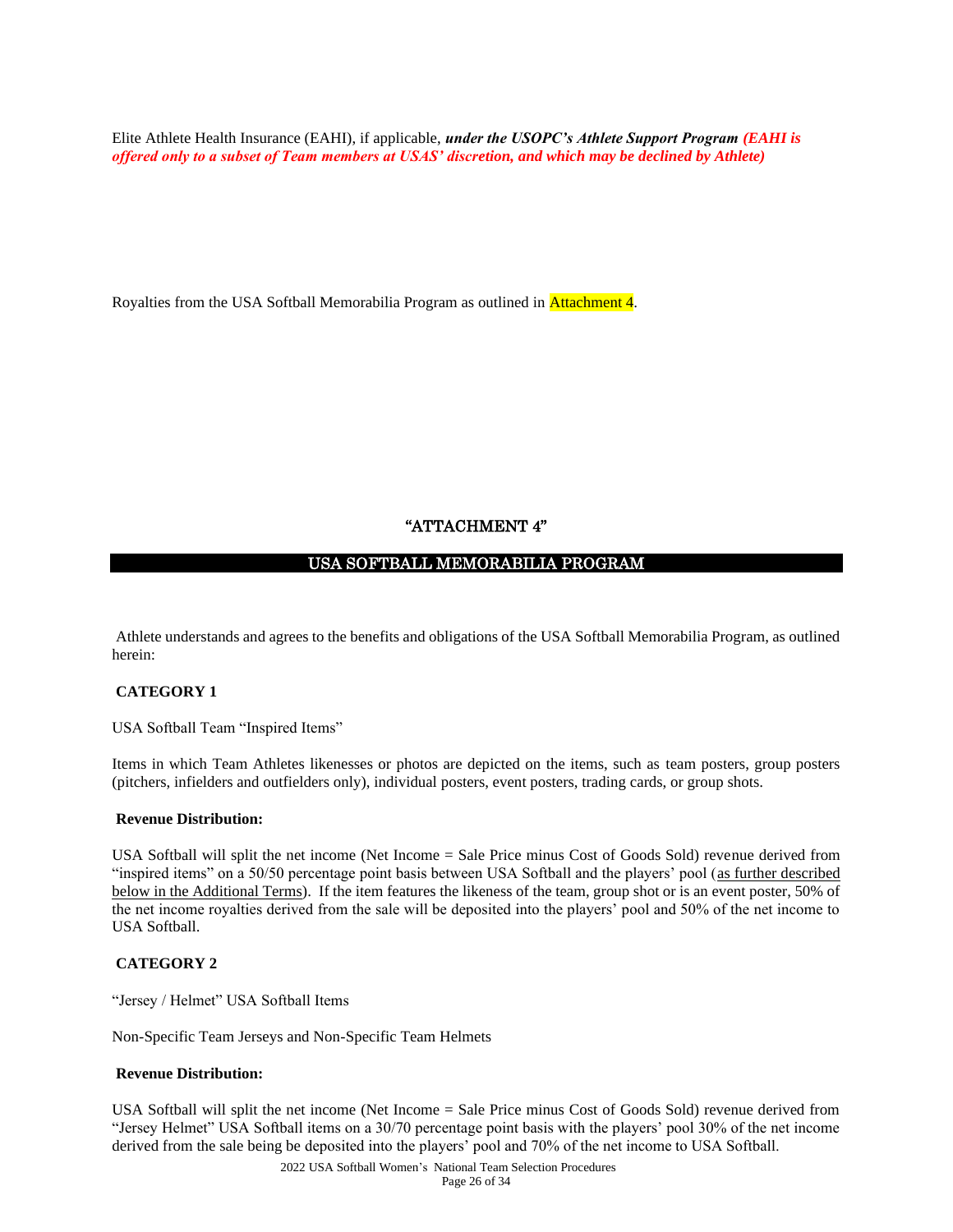#### **CATEGORY 3**

"Player-Specific" USA Softball Items

Player-Specific Jerseys, Player-Specific Photo/Poster or Player-Specific Autographed Items in which an Athlete is named on a Jersey, a specific individual Team member is depicted by herself on a photo or poster, or in which a Player's individual autograph is on an item.

#### **Revenue Distribution:**

USA Softball will split the net income (Net Income = Sale Price minus Cost of Goods Sold) revenue derived from "Player Specific" USA Softball items on a 75/25 percentage point basis with the applicable individual players, and with nothing being provided to the players' pool. If the item is an individually-named jersey or an individually signed item, the net amounts will be split between the participating player(s) and USA Softball on a 75/25 percentage point basis (with the player's pool receiving nothing). The applicable player(s) will share in 75% of the net income amounts and USA Softball will receive 25% of the net income amounts. For the sake of clarification, this Category 3 would include an item signed by multiple team members, such as a team-autographed photo.

**[[OPTIONAL]] PLAYER OPT-IN -** By signing below, the undersigned player hereby consents to and hereby elects to designate and contribute a portion of the player-specific player's revenue from "Player Specific" items in category 3 to that player's team's players' pool, as follows: 25% of the net income from the "Player Specific" items to the players' pool, with 50% to the participating player, with the remaining 25% to USA Softball.

Athlete Signature / or Parent/Guardian if under 18 [optional -- not mandatory]

This designation may be revoked at any time by sending a written notice to USA Softball.

 $\mathcal{L}_\text{max} = \frac{1}{2} \sum_{i=1}^{n} \frac{1}{2} \sum_{i=1}^{n} \frac{1}{2} \sum_{i=1}^{n} \frac{1}{2} \sum_{i=1}^{n} \frac{1}{2} \sum_{i=1}^{n} \frac{1}{2} \sum_{i=1}^{n} \frac{1}{2} \sum_{i=1}^{n} \frac{1}{2} \sum_{i=1}^{n} \frac{1}{2} \sum_{i=1}^{n} \frac{1}{2} \sum_{i=1}^{n} \frac{1}{2} \sum_{i=1}^{n} \frac{1}{2} \sum_{i=1}^{n} \frac{1$ 

#### **CATEGORY 4**

**"**Player owned and provided items" Bats, shoes, wrist bands, batting gloves, etc.

#### **Revenue Distribution:**

To the extent an Athlete offers and provides 'player owned items' to be marketed and sold by USA Softball, USA Softball will split the revenue derived from "player owned items" on a 75/25 percentage point basis with each player. The applicable player receives a 75% royalty and USA Softball receives 25% (and the players' pool receives nothing).

All royalties for Category 1 items, Category 2 items and Category 3 items are figured on "net basis" meaning the cost of the item and/or cost of the provider will be deducted from the final sales price before net income royalties are figured. Royalties for Category 4 items are figured on a "gross basis" so long as there was no cost to USA Softball associated with the item. The percentage of the royalty split for applicable Team items will be deposited into the USA Softball Player pool and the USA Softball Program account. The percentage of the royalty split for individual player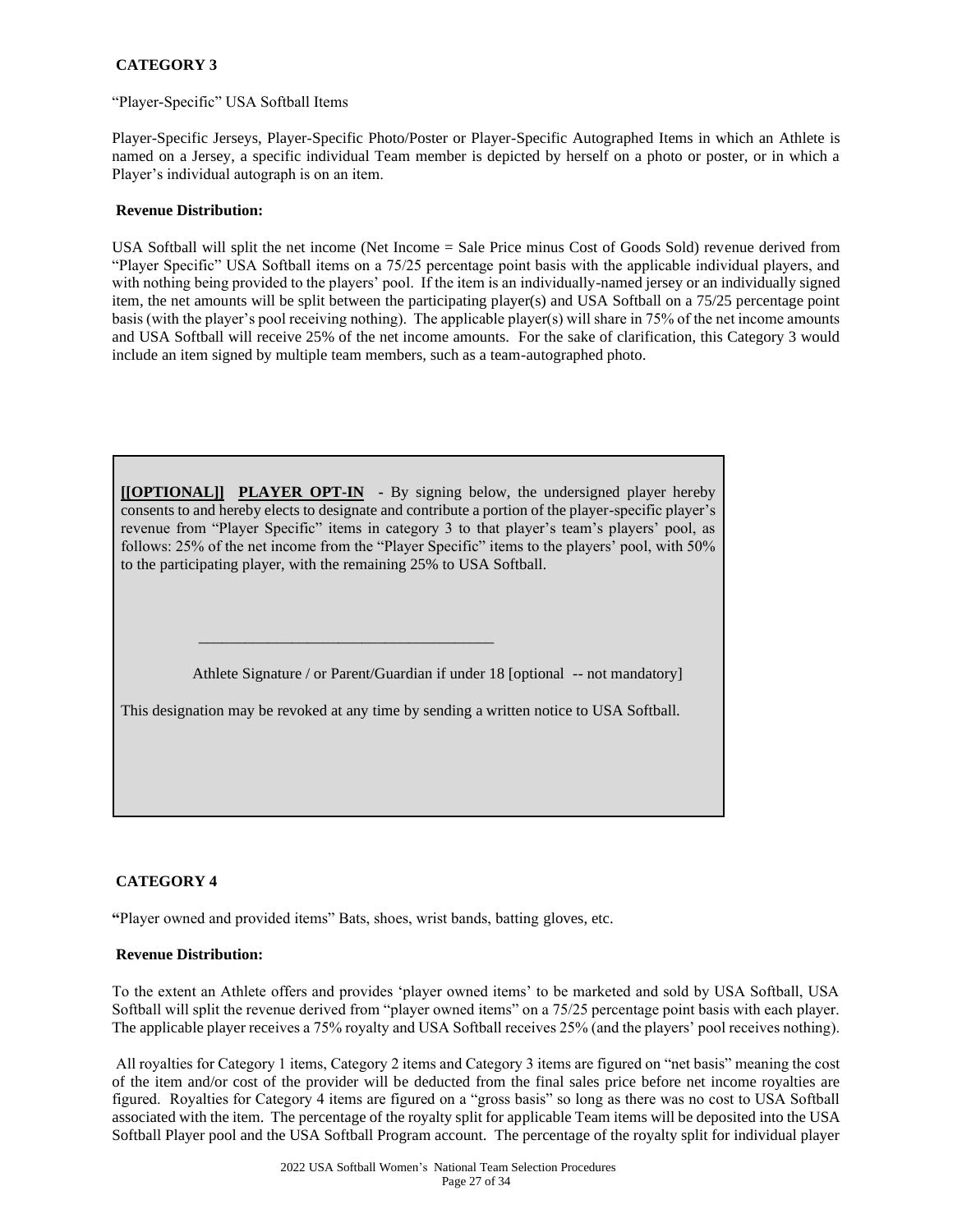specific and player owned items will be deposited into the individual players account and the USA Softball Program account.

Additional Terms: Notwithstanding anything to the contrary herein, in the event USA Softball has more than one Women's National Team, any players' pool monies shall be divided by USA Softball among separate players' pools for each Women's National Team, except that there shall be no player pool associated with the team that participates in the Japan Cup. For instance, in the event there are two teams, Category 2 payments shall be made payable as follows: 15% to the players' pool for team A and 15% to the players' pool for team B, with the remaining 70% to USA Softball. For further instance, a team photo of team A (under Category 1) will result in 50% to the players' pool for team A and 50% to USA Softball, with zero to the players' pool for team B. Also, any player who moves from one Women's National Team to another team shall immediately forfeit any right to any players' pool payments under her former team's players' pool, but shall receive any future payments that are issued to players of her new-substitute team's players' pool (if any).

#### "ATTACHMENT 5"

#### SCHEDULE OF EVENTS

#### Women's National Team

Events Date

| <b>Training Camp</b>     | January 29-February 1, 2020  | Polk County Florida                                           |  |
|--------------------------|------------------------------|---------------------------------------------------------------|--|
| Training Camp and Events | February 1-February 17, 2020 | University of South Florida/Eddie C Moore Softball<br>Complex |  |
| Arizona Stop             | February 17-19, 2020         | University of Arizona                                         |  |
| Training and Event       | February 19-24, 2020         | Palm Springs California Big League Dreams<br>Complex          |  |
| Training                 | March 2-6, 2020              | Chula Vista Softball Field                                    |  |
| So Cal Tour Stop         | March 7-13, 2020             | Irvine, California                                            |  |
| Oregon Tour Stops        | <b>March 13-20</b>           | University of Oregon and Hillsboro Oregon                     |  |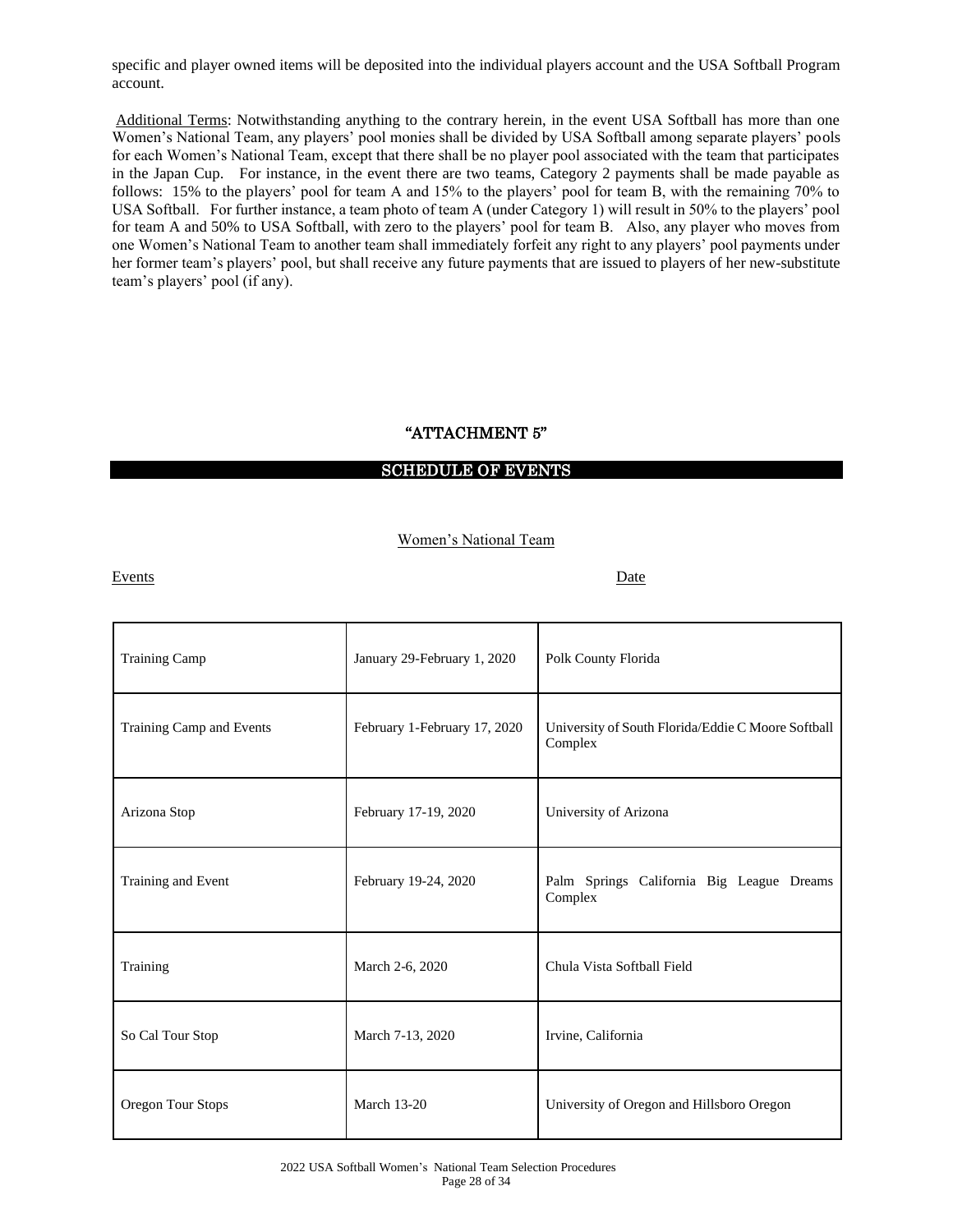| Alabama Tour Stops                                    | March 28-April 2, 2020 | University<br>$% \left( \left( \mathcal{A},\mathcal{A}\right) \right) =\left( \mathcal{A},\mathcal{A}\right)$ of<br>Alabama<br>and<br>Montgomery/Birmingham |  |
|-------------------------------------------------------|------------------------|-------------------------------------------------------------------------------------------------------------------------------------------------------------|--|
| Georgia Tour Stops                                    | April 3-5, 2020        | Columbus and Woodstock Georgia                                                                                                                              |  |
| Tennessee Tour Stop                                   | April 6-9, 2020        | Chattanooga and Knoxville Tennessee                                                                                                                         |  |
| Louisiana Tour Stop                                   | April 14-16, 2020      | Shreveport, LA                                                                                                                                              |  |
| Houston Tour Stop/Clinic                              | April 16-20, 2020      | <b>Houston Texas</b>                                                                                                                                        |  |
| Dallas Tour Stop                                      | April 20-24, 2020      | Dallas Texas                                                                                                                                                |  |
| Texas Tour Stop/Dinner/Clinic                         | April 24-27, 2020      | Midland Texas                                                                                                                                               |  |
| Kansas<br>City<br>Training/Tour<br>Stop/Clinic/Dinner | April 27-May 2, 2020   | Kansas City, Missouri                                                                                                                                       |  |
| St. Louis Tour Stop                                   | May2-4, 2020           | St. Louis Missouri                                                                                                                                          |  |
| Sacramento Tour Stop                                  | May 13-18, 2020        | Sacramento California                                                                                                                                       |  |
| NorCal Tour                                           | May 18-21, 2020        | Salinas California                                                                                                                                          |  |
| Gold Ball Gala and WCWS Tour Stop                     | May 26-29, 2020        | Oklahoma City Oklahoma                                                                                                                                      |  |
| Johnson City Tour Stop                                | May 29-31, 2020        | Johnson City Tennessee                                                                                                                                      |  |
| Missouri Training and Tour Stop                       | June 1-4, 2020         | Springfield Missouri                                                                                                                                        |  |
| Ohio Training/Tour Stop                               | June 4-8, 2020         | Ashland Ohio                                                                                                                                                |  |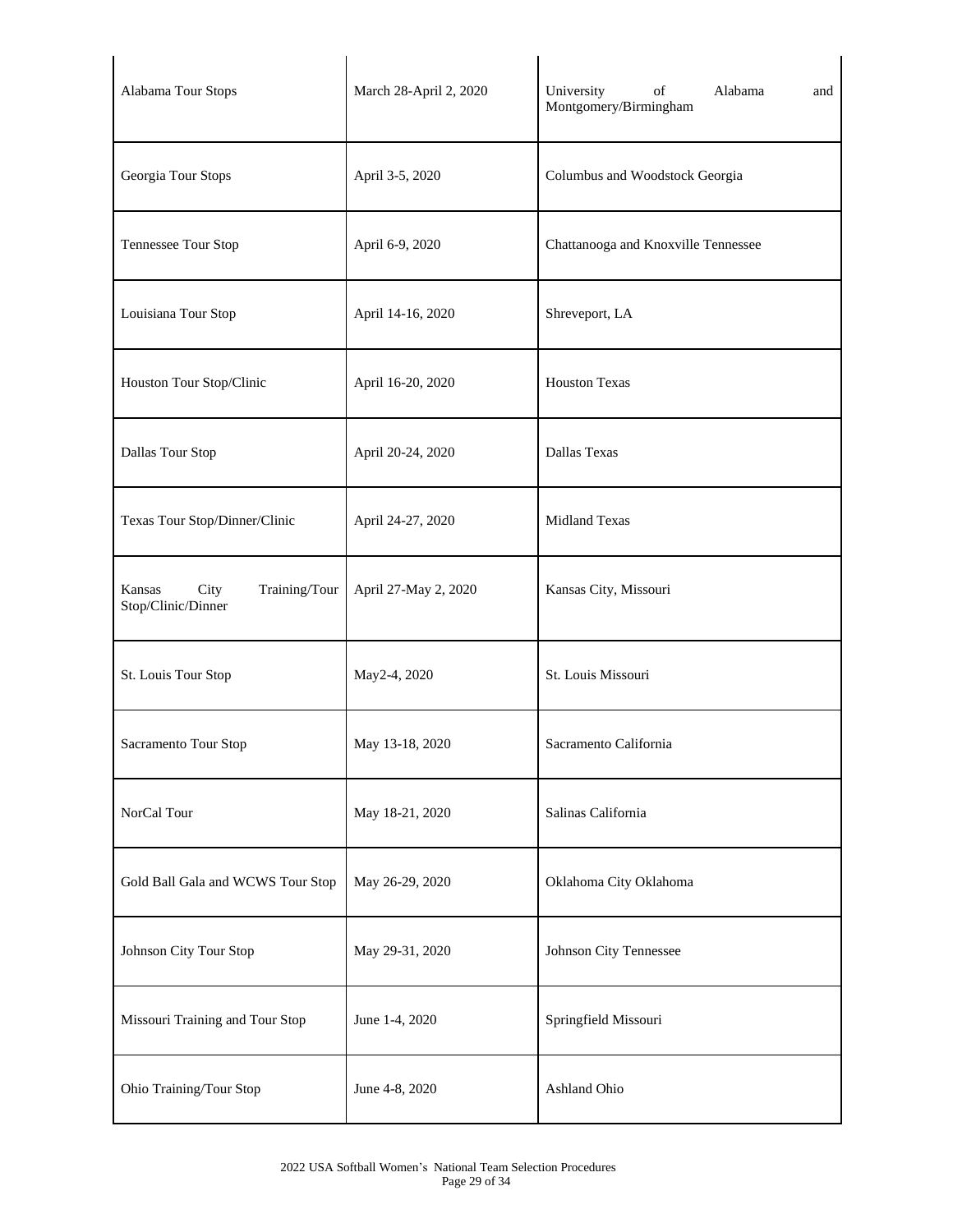| Michigan Tour Stops          | June 8-11, 2020        | Midland and Lansing Michigan         |  |
|------------------------------|------------------------|--------------------------------------|--|
| Massachusetts Tour Stop      | June 16-19, 2020       | Massachusetts Tour Stop              |  |
| <b>Connecticut Tour Stop</b> | June 19-20, 2020       | <b>Stratford Connecticut</b>         |  |
| New Jersey Tour Stop         | June 20-22, 2020       | Jackson New Jersey                   |  |
| Maryland Tour Stop           | June 22-24, 2020       | Aberdeen Maryland                    |  |
| Virginia Tour Stop           | June 24-26, 2020       | Salem Virginia                       |  |
| Iwakuni Training             | July 6-15, 2020        | Iwakuni Japan                        |  |
| Tokyo Olympics               | July 15-August 1, 2020 | Tokyo, Fukushima, and Yokohama Japan |  |

**ATHLETE'S NAME:**

**Please print your name**

**ATHLETE'S SIGNATURE:**

| <b>Signature</b> | Date |
|------------------|------|
|                  |      |

**ATHELTE'S PARENT'S/GUARDIAN'S SIGNATURE (Needed if Athlete is under 18):**

 \_\_\_\_\_\_\_\_\_\_\_\_\_\_\_\_\_\_\_\_\_\_\_\_\_\_\_\_\_\_\_\_\_\_\_\_\_\_\_\_\_\_\_\_\_\_\_\_\_\_\_\_\_\_\_\_ **Signature Date**

## ATTACHMENT 6"

## USA SOFTBALL TRAVEL FORM INFORMATION, POLICIES AND GUIDELINES

Please read the below information carefully. There will be NO EXCEPTIONS to the below policies and guidelines unless approved by the USA Softball National Teams Department.

USA Softball National Teams Department will send out a travel form to the specific delegation for each national team trip: selection camp, training camp, event, etc.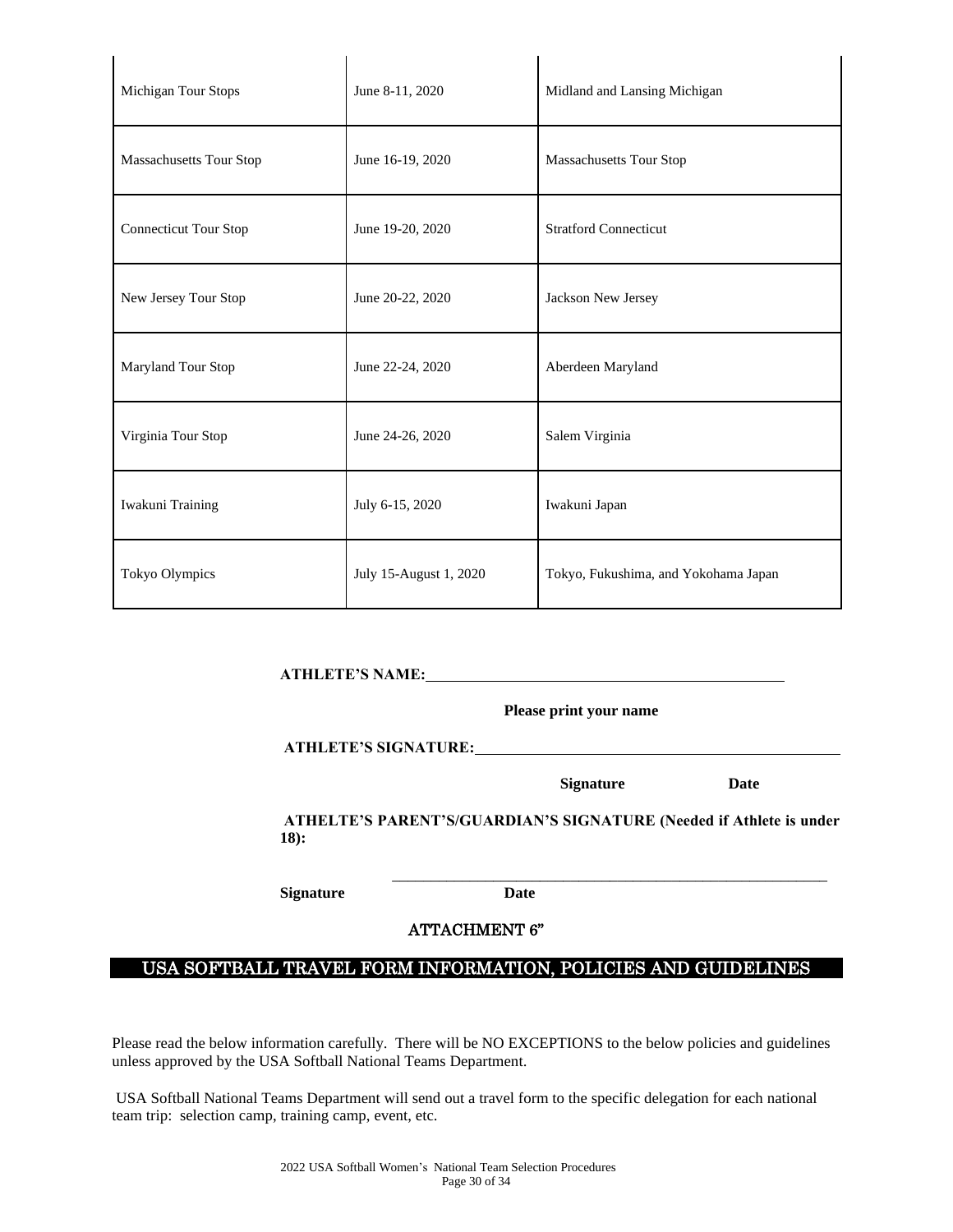The travel form will include the travel dates to the event: the travel arrival and departure dates will always be part of the event travel form. The travel dates on this form indicate the actual dates of the event. You must go by these travel form dates and NOT dates sent out in any earlier correspondence received or published dates on our website.

Fill out the travel form completely. This includes supplying your FULL LEGAL NAME, as shown on the ID document in which you are using to travel, each time you receive the form. You must fly OUT OF and BACK TO the same location (city/airport). If you do not, you, as the traveler, will be responsible for any additional cost of the airline ticket. If you are flying out of one city/airport and back to a different city/airport, we can check on flights to these different cities/airports and compare them with a same city/airport round trip ticket. We will then let you know what the difference is and if there is any additional cost that you will be responsible for. We understand that there may be individual extenuating circumstances (school, work, etc.) that we need to be made aware of and those will be dealt with on a one on one basis.

Once the completed form has been returned to the National Teams office, we will start working on your flight to the event. Once the flight has been ticketed and you have received the ticketed itinerary, any changes must go through the National Teams office. If there is a cost to change the flight, it will be your responsibility.

If you are going to drive to the event, USA Softball will reimburse you for mileage up to the cost of what your airline ticket would have been. Mileage reimbursement is calculated on the current year's reimbursement rate approved by the USA Softball BOD (Board of Directors). You will estimate round trip mileage from your home to the event site. You still need to fill out the travel form completely and indicate on it that you'll be driving and return it to the USA Softball National Teams office.

Once you have received your ticketed flight itinerary, if you do not use the ticket, you will be responsible for reimbursing USA Softball for the cost of the ticket.

| <b>ATHLETE'S NAME:</b>                                   |                                                                                                                                                                                                                               |      |
|----------------------------------------------------------|-------------------------------------------------------------------------------------------------------------------------------------------------------------------------------------------------------------------------------|------|
|                                                          | Please print your name                                                                                                                                                                                                        |      |
|                                                          | ATHLETE'S SIGNATURE: Management of the set of the set of the set of the set of the set of the set of the set of the set of the set of the set of the set of the set of the set of the set of the set of the set of the set of |      |
|                                                          | <b>Signature</b>                                                                                                                                                                                                              | Date |
| $18)$ :                                                  | ATHELTE'S PARENT'S/GUARDIAN'S SIGNATURE (Needed if Athlete is under                                                                                                                                                           |      |
| <b>Signature</b>                                         | Date                                                                                                                                                                                                                          |      |
|                                                          | <b>ATTACHMENT 7"</b>                                                                                                                                                                                                          |      |
| USA SOFTBALL ATHLETE CRIMINAL BACKGROUND CHECK STANDARDS |                                                                                                                                                                                                                               |      |
|                                                          | <b>AND PROCEDURES</b>                                                                                                                                                                                                         |      |

# **USA Softball Elite Athlete**

# **Background Check Screening Policy**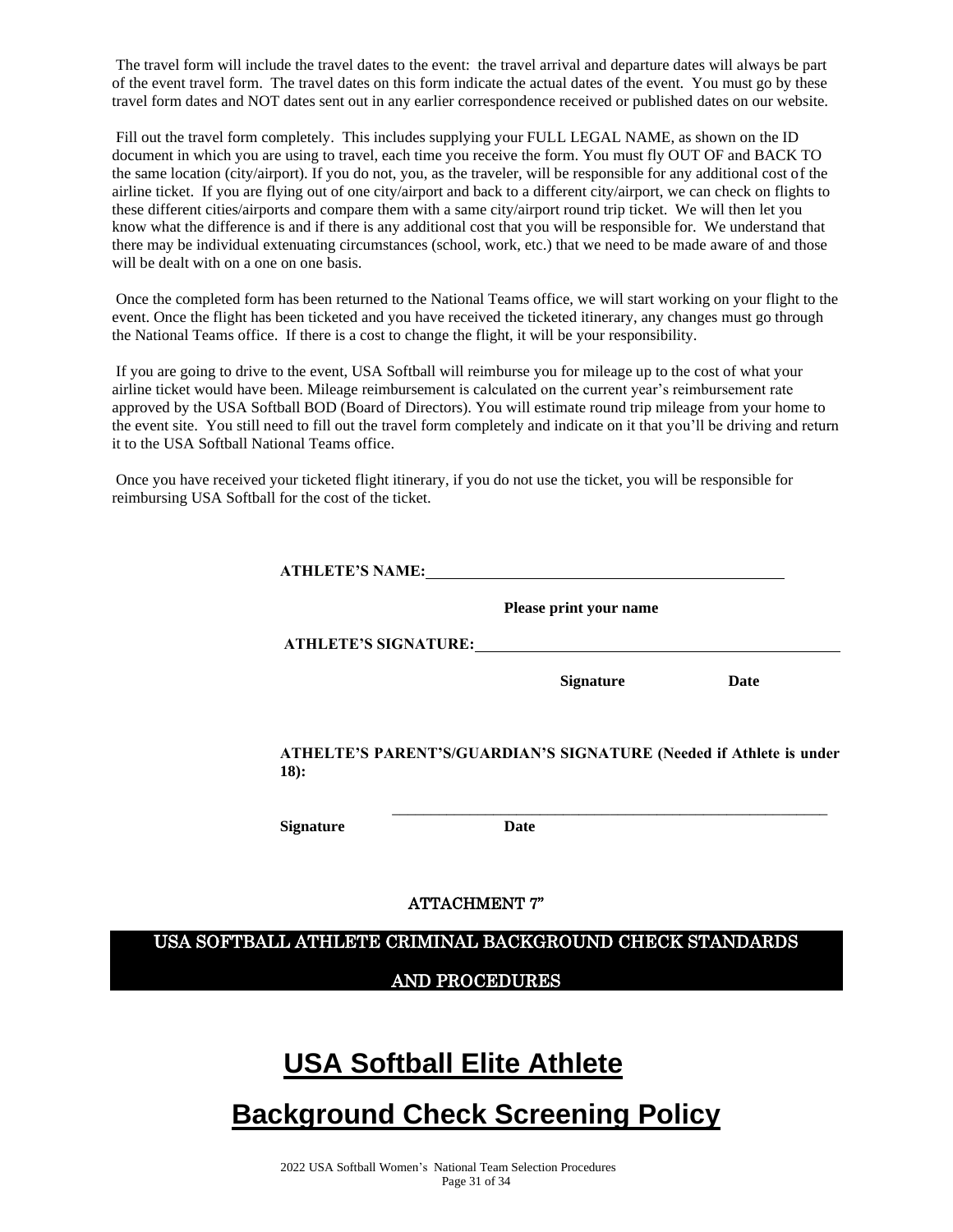USA Softball, Inc. ("USA Softball") reserve the right to screen any Athlete 18 years of age or older in USA Softball's National Team programs. The screening may consist of (1) an Application Form, (2) an interview, (3) consent to reference and fingerprint for a background check report, and/or (4) approval by staff and/or committee members.

Please note that the 50 states of the United States adopt different laws and categorize the offenses differently. The USA Softball list of offenses below is not intended to be an exhaustive list of offenses but a list of commonly used terms to define the offenses. Other convictions, accusations, charges or facts should be considered on a case-by-case basis.

If a background check is performed and any of the following convictions are revealed, then USA Softball's National Background Check Committee (which includes 20% athlete representation) shall undertake a review of such individual's application to determine whether such person should be permitted to participate in USA Softball programs:

\*\*Murder

\*\*Rape

\*\*Sexual assault

\*\*False Imprisonment

\*\*Armed Robbery

\*\*Indecent solicitation of a child

\*\*Aggravated sexual abuse/assault of a child

\*\*Child abuse

\*\*Child molestation

\*\*Sexual conduct with a minor

\*\*Sexual abuse of a child

\*\*Online solicitation of a minor

Arson

Assault

Breaking & Entering

**Burglary** 

Coercion

Domestic violence in the presence of a minor

Domestic violence/abuse

\_\_\_\_\_\_\_\_\_\_\_\_\_\_\_\_\_\_\_\_\_\_\_\_\_\_\_\_\_\_\_\_\_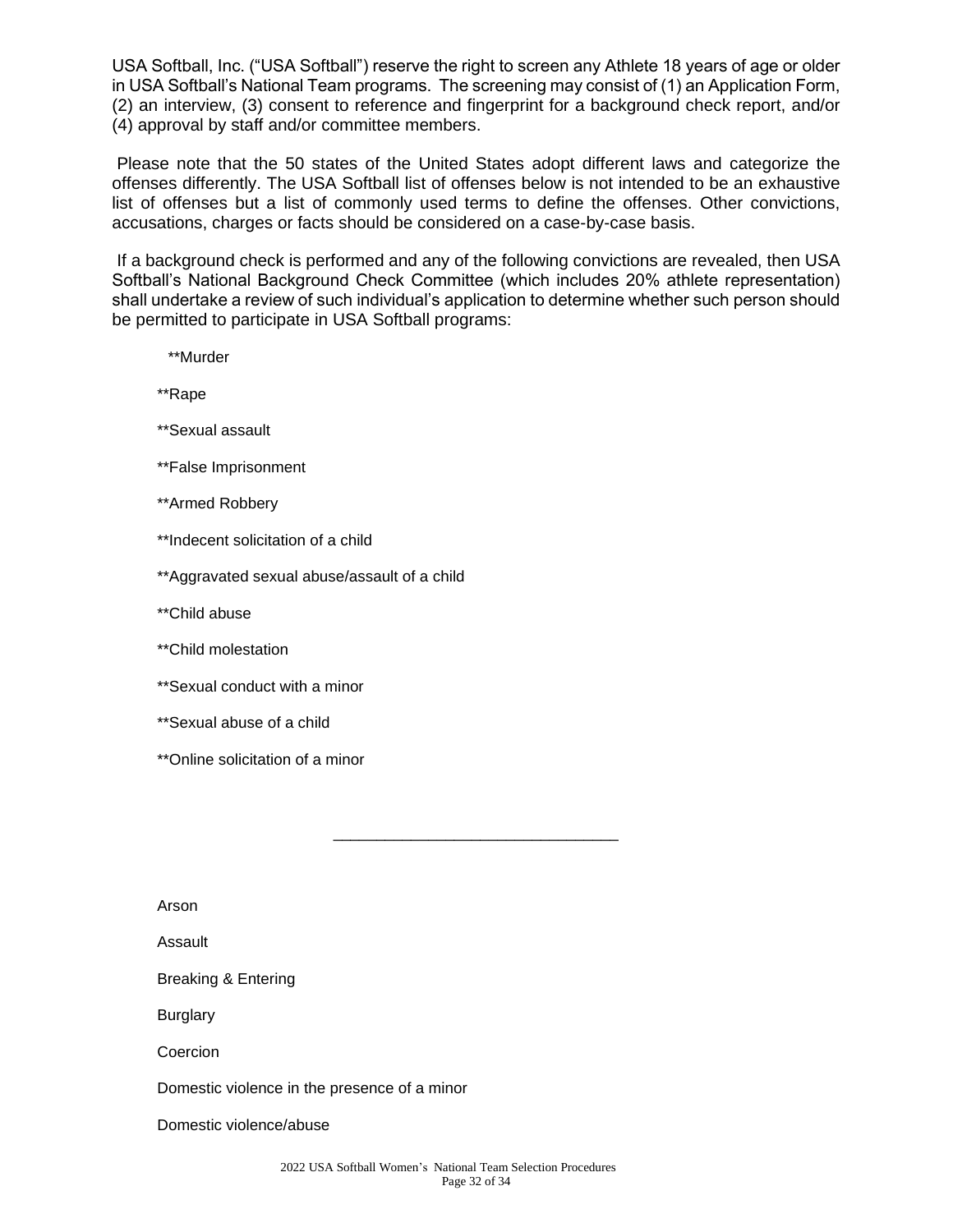Drug dealing Drug possession Drug trafficking Escape from penitentiary Evading arrest Firearms/Weapons charges Indecency with a child Prostitution **Shoplifting** Theft/Robbery/Larceny Violation of a protective order

If a background check is performed and reveals a conviction of any of aforementioned offenses, then the application shall be reviewed by a member of the National Background Check Committee (or such person's designee) for a determination of eligibility. Prior to denial of eligibility, an Athlete will be provided notice of USAS' intent to deny eligibility and an opportunity to be heard on the issues underlying the intended denial. Futhermore, a denial of eligibility may be appealed by the applicant to the entire National Background Check Committee.

In addition, if the background check reveals that the applicant is listed on a sex offender registry\*\*, then the applicant shall be ineligible for participation in USA Softball programs.

By submitting to a background check, the applicant agrees that USA Softball is authorized to disclose or share any of the information obtained through the background check with the USOPC, Center for SafeSport or any other entity or persons determined by USA Softball in USA Softball's discretion.

#### **Appeal Process:**

USA Softball recognizes that no policy can encompass every situation, so USA Softball has formed its National Background Check Committee to evaluate applications and decide appeals variance requests on a case-by-case basis in certain situations where good cause exists.

An applicant may appeal a denial of eligibility to the entire National Background Check Committee, so long as the appeal is timely filed within fourteen (14) days of the date stated on the denial correspondence. The appeal process shall provide the applicant with an opportunity to present his/her side of the story. An appeal may advise the Committee of incorrect information appearing in a background check report, a mistaken identity with another individual, or extenuating circumstances as to why the person should be permitted to participate despite a conviction of one of the aforementioned offenses.

Any person whose application for participation in USA Softball's program has been denied may appeal the denial within fourteen (14) days to USA Softball's National Background Check Committee by filing his/her appeal with the Committee. All appeals shall be in writing and sent first to the Committee at USA Softball headquarters. The written appeal submission must contain a statement of the specific grounds why the prior determination should be reversed and must be accompanied by all evidence supporting the request